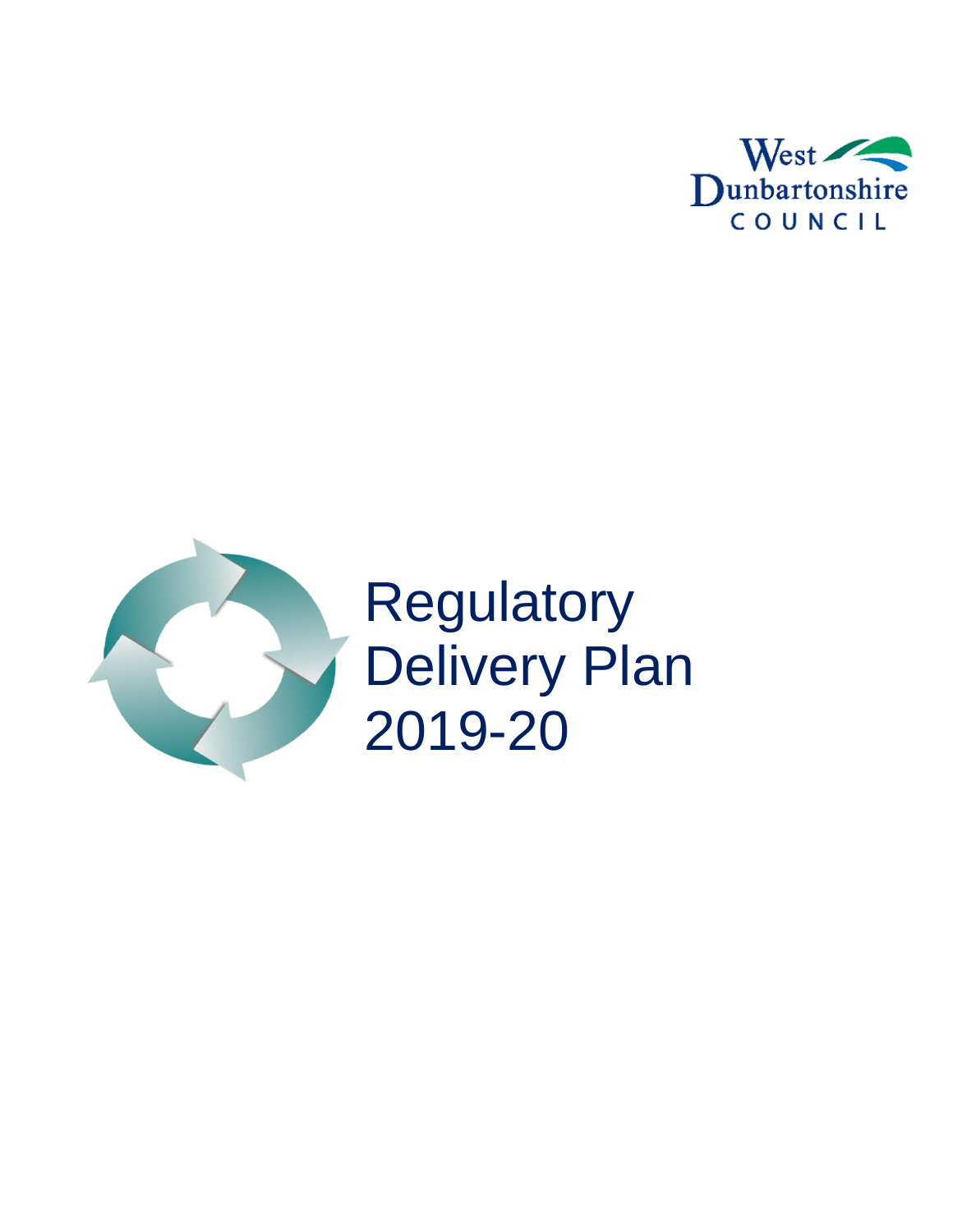# **Index**

<span id="page-1-0"></span>

| 1. | <b>Overview &amp; Profile</b>        |    |
|----|--------------------------------------|----|
| 2. | <b>Performance Review</b>            | 4  |
| 3. | <b>Strategic Assessment</b>          | 11 |
| 4. | <b>Risks</b>                         | 17 |
|    | <b>Appendix 1: Structure Chart</b>   | 19 |
|    | <b>Appendix 2: Action Plan</b>       | 20 |
|    | <b>Appendix 3: Quality Standards</b> | 24 |
|    | <b>Appendix 4: Resources</b>         | 26 |
|    | <b>Appendix 5: Benchmarking</b>      | 31 |
|    |                                      |    |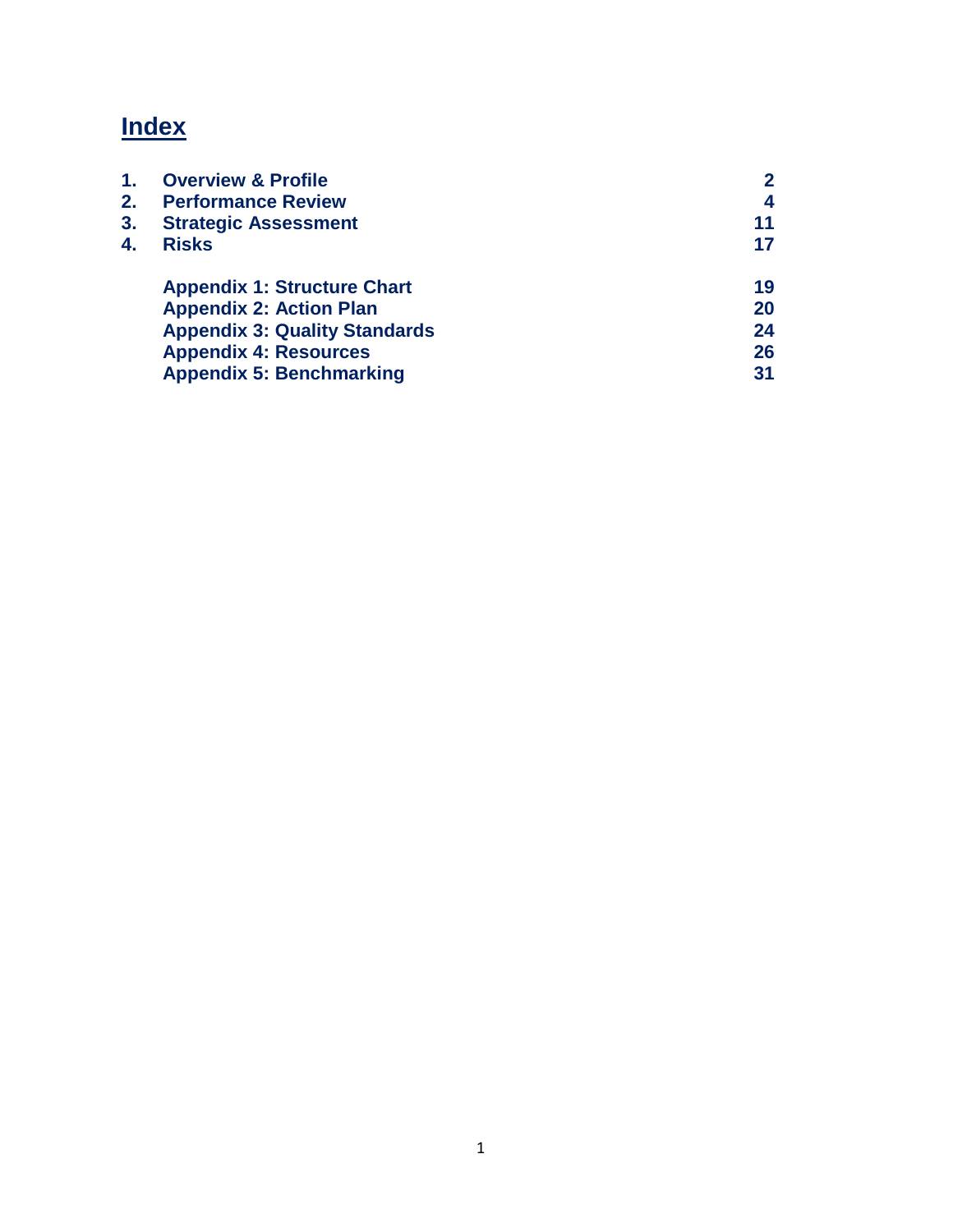## **1. Overview & Profile**

### **Overview**

Regulatory comprises a wide range of services covering legal, trading standards, licensing, records management, planning and building standards, environmental health, democratic and registration services.

It is one of 8 strategic areas with responsibility for delivering the Council's Strategic Plan.

This Plan sets out key actions to help deliver the Council's priorities (as described in strategic documents such as the Strategic Plan 2017-2022 and Equality Outcomes & Mainstreaming Report 2017-2021) and the performance issues and service priorities identified in our planning process. It outlines the performance indicators we will monitor to measure our success, provides an overview of services and resources, including employees and budgets, and considers the relevant risks.

Progress will be monitored and managed on a regular basis at Regulatory management team meetings and reported twice yearly to Corporate Services Committee, at mid-year and year end.

Regulatory also reports to the Licensing Committee, Planning Committee and Cultural Committee (Town Twinning) as well as the Licensing Board and Local Review Body.

#### **Profile**

Brief details of each service are outlined below and a structure chart is set out at Appendix 1.

#### *Legal Services (including Trading Standards)*

The Legal Services team provides comprehensive legal advice, representation, support, governance and regulation covering the full range of Council services and is responsible for the delivery of the Council's Licensing and Trading Standards functions as well as overseeing Records Management, Freedom of Information and Data Protection compliance. It comprises five key functional areas: Litigation, Contracts & Property, Trading Standards, Licensing, and Records Management.

#### *Planning and Building Standards (including Environmental Health Services)*

Planning and Building Standards comprises four teams: Forward Planning, Development Management, Building Standards, and Technical Support. The team is responsible for the preparation of the Local Development Plan, providing input into the Strategic Development Plan, determining planning applications, providing advice, and undertaking statutory duties under the Building (Scotland) Act. The team also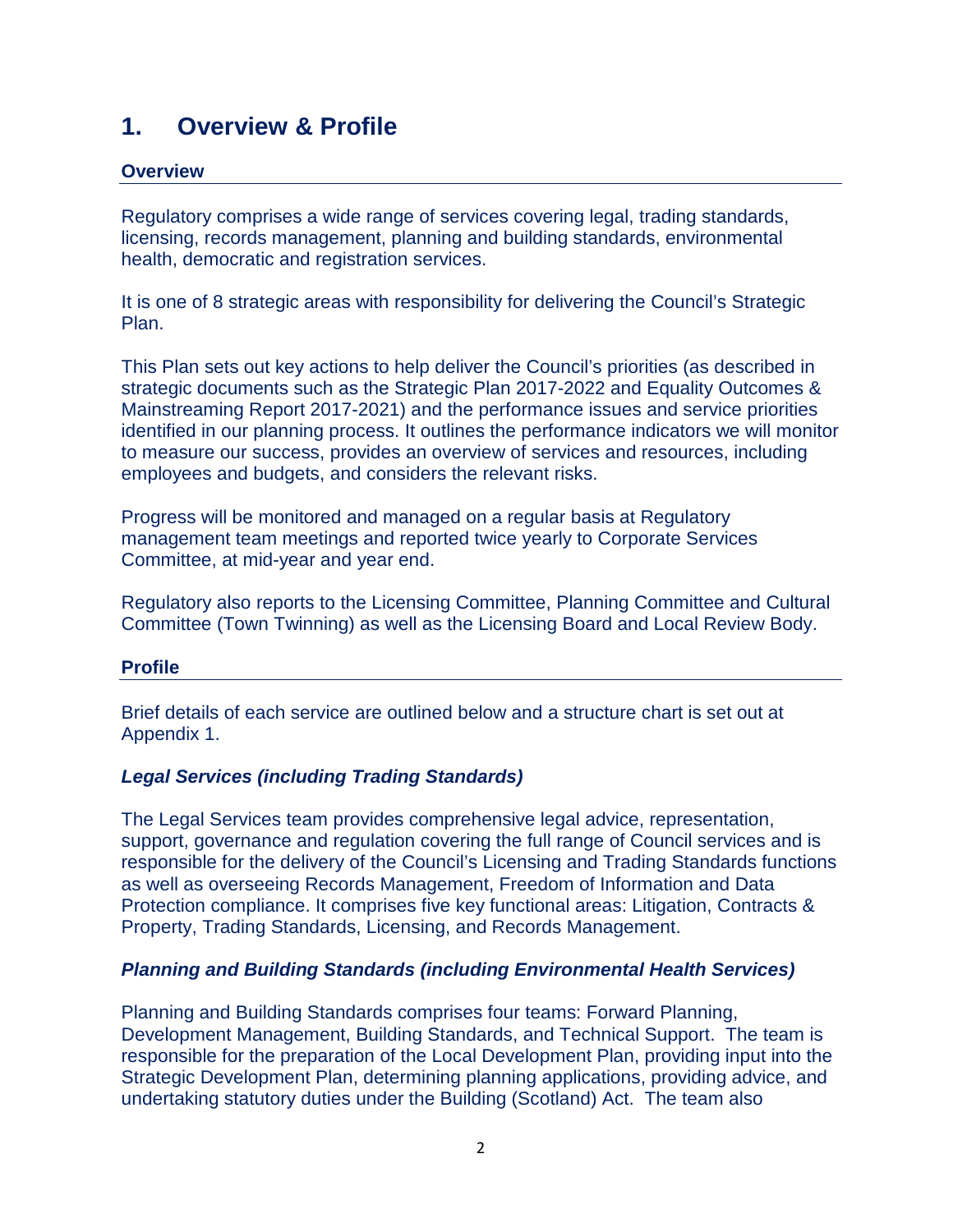manages the 'Rediscovering the Antonine Wall' project for 5 Local Authorities and Historic Environment Scotland and the Place and Design Panel.

In addition, Environmental Health Services sits within the Planning & Building Standards structure. It delivers a wide range of statutory functions, protecting and improving the public health and wellbeing of West Dunbartonshire communities through regulation of food law, health and safety, environmental pollution (land, air and water), public health and housing regulation. Alongside these statutory functions, Environmental Health delivers a pest control and food hygiene training for communities and businesses. It comprises three specialist groups: Food & Business, Environmental Pollution and Community Health Protection.

#### *Democratic and Registration Services*

<span id="page-3-0"></span>The Democratic and Registration Services team provides a diverse range of services to internal and external service users and clients. It comprises four functional areas: Committee Services, Members' Services, Leadership Support and the Registration Service. These areas are responsible for supporting council and committee meetings, administration and management of all elections, providing secretarial and clerical support to elected members including the Provost and the Leader of the Council, direct secretarial support to the Council's Strategic Directors and Leads and the recording of Births, Still Births, Deaths, Marriages and Civil Partnerships on behalf of the National Records Office for Scotland.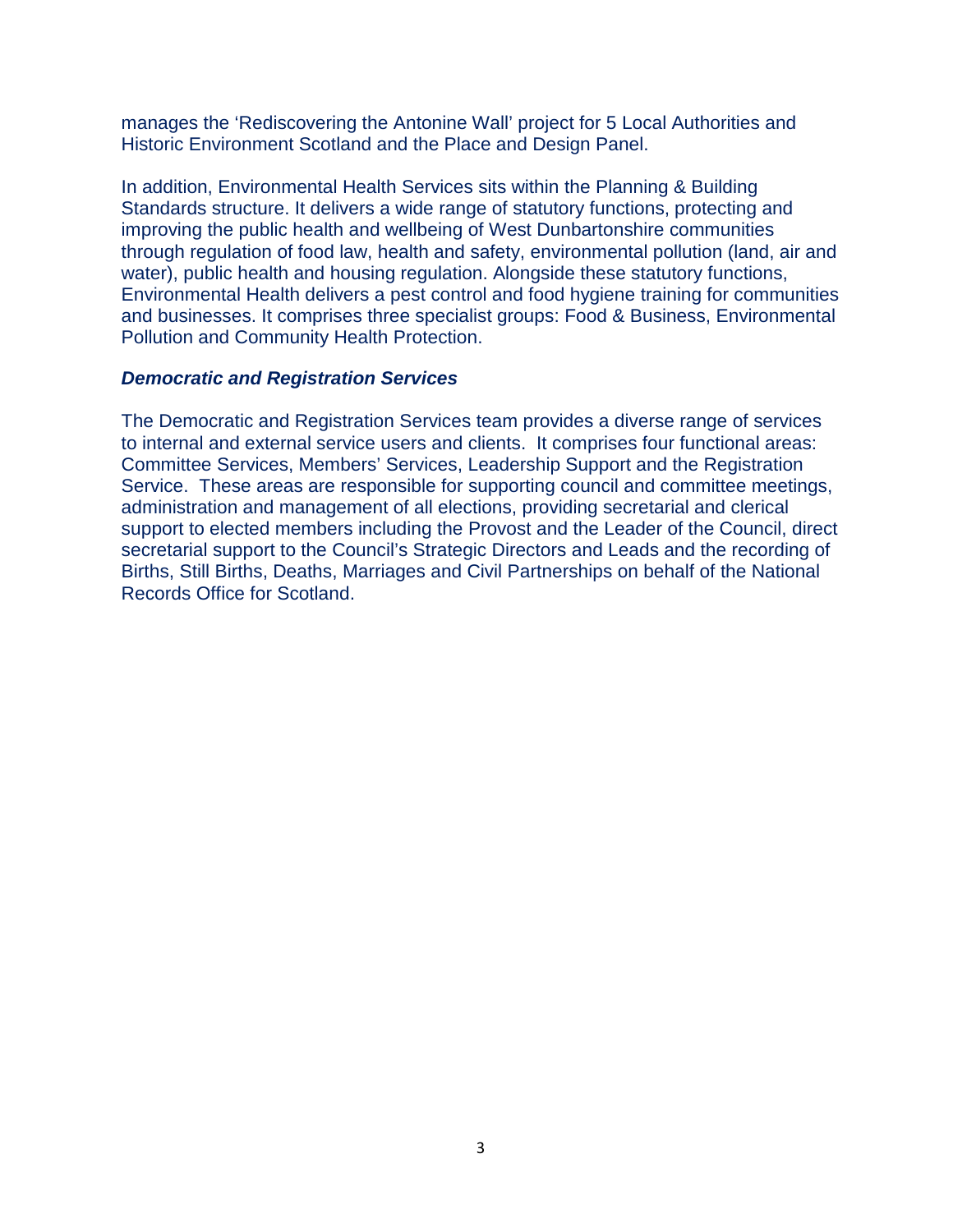## **2. Performance Review**

The Regulatory management team completed a detailed performance review of 2018/19, looking at:

- current and previous performance;
- how our performance compares with other local authorities (known as benchmarking);
- feedback from service users gathered through our Citizen Panel survey, monthly telephone surveys, internal surveys, and complaints; and
- self-evaluations and external validations.

The performance review highlighted our key achievements in 2018/19 as well as a number of performance challenges to be addressed in 2019/20.

### **Key Achievements**

### **Cross Service**

- Strong collaborative working by Planning, Building Standards, Environmental Health and Legal Services on the area's key regeneration sites. For example, key milestones reached on Queens Quay with work commenced on the physical infrastructure and District Heating System.
- Further digitisation of the service including: Committee Services successfully introduced audio-streaming of Council meetings to enable wider public access; further streamlined e-planning to provide a more customer focused and efficient service; a more robust GIS system being procured; introduced a mobile working solution for Environmental Health staff delivering business regulation and pest control which provides a more efficient streamlined service delivery; and expanded Planning's social media presence in order to communicate key projects and raise the profile of the service.
- Engaged in both the response to and the major investigation of a double fatality in a leisure facility along with Police Scotland, the Crown Office and Procurator Fiscal service and other partners, including substantial Environmental Health resources being committed to the Major Investigation Team.
- Significant cross service collaboration to ensure the Council's timeous entry into new Church Street offices.

## **Legal Services**

• Negotiated a number of agreements around the Council's Queens Quay Regeneration and District Heating Projects including the acquisition of the Care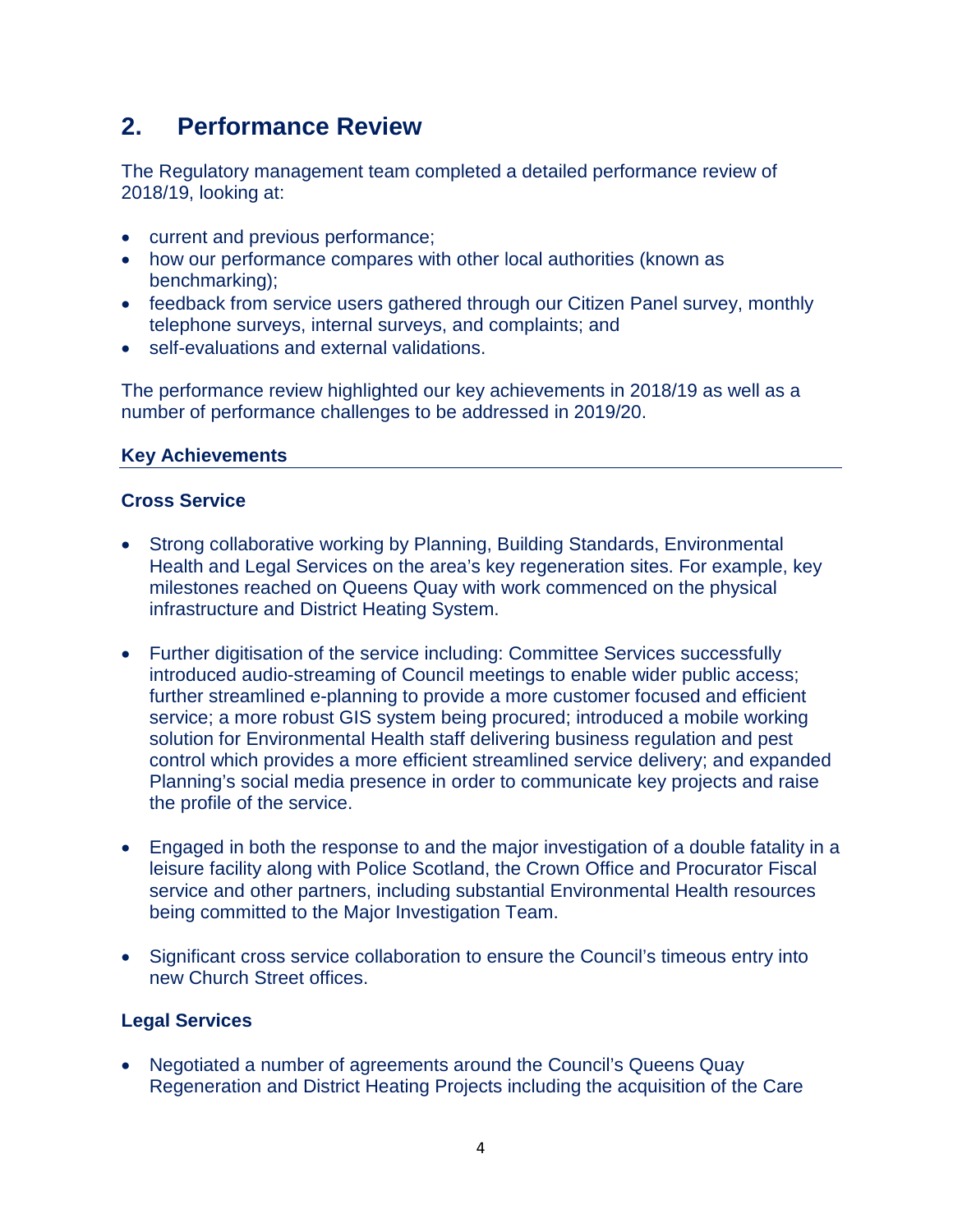Home Site and the letting of the Care Home, Roads Infrastructure and District Heating Centre construction contracts.

- Led the successful transition to the General Data Protection Regulations / Data Protection Act 2018 for the Council, with minimum disruption to services.
- Successfully acquired the Dumbarton Harbour new build Housing site at very short notice, contributing to the Council's ambitious housing plans.
- Agreed the terms and conditions with the chosen principal contractor for the Council's ambitious £80M new build housing programme.
- Completed key licensing policies (licensing, overprovision and gambling).
- Successfully managed a significant increase in complex employment and child protection cases.

### **Trading Standards**

- Following a pilot, the Community Watch alert system was rolled out to the whole of West Dunbartonshire. Residents who register receive notifications of current issues such as doorstep criminals operating locally.
- Following a successful growth bid, capital funds were used to procure telephone call blockers, which prevent scam and nuisance calls, in the homes of vulnerable residents, and in particular sufferers from dementia and similar diseases who are highly susceptible to phone fraud.
- Intelligence led operations were also carried out, including in retail premises in Dumbarton and Alexandria which resulted in the removal from the market of a large quantity of vape liquids which did not meet safety and labelling requirements.

#### **Planning & Building Standards**

- Double award winners at Scottish Awards in Quality in Planning 2018 for the elected member briefing at the pre application stage and Clydebank Leisure Centre. Recognised by the Minster for Local Government, Housing and Planning for putting "place" at the heart of our decisions. Committee Services were recognised for their input into the planning pre application stage.
- Presented a wide range of projects to the Place and Design Panel, raising the quality of development and playing an integral role at the pre application stage. Recognised at a national level and by other Planning Authorities as good practice, with developers now asking for their development to be reviewed by the Panel.
- Key managing role in securing £2.1 m for the next 3 years for Rediscovering the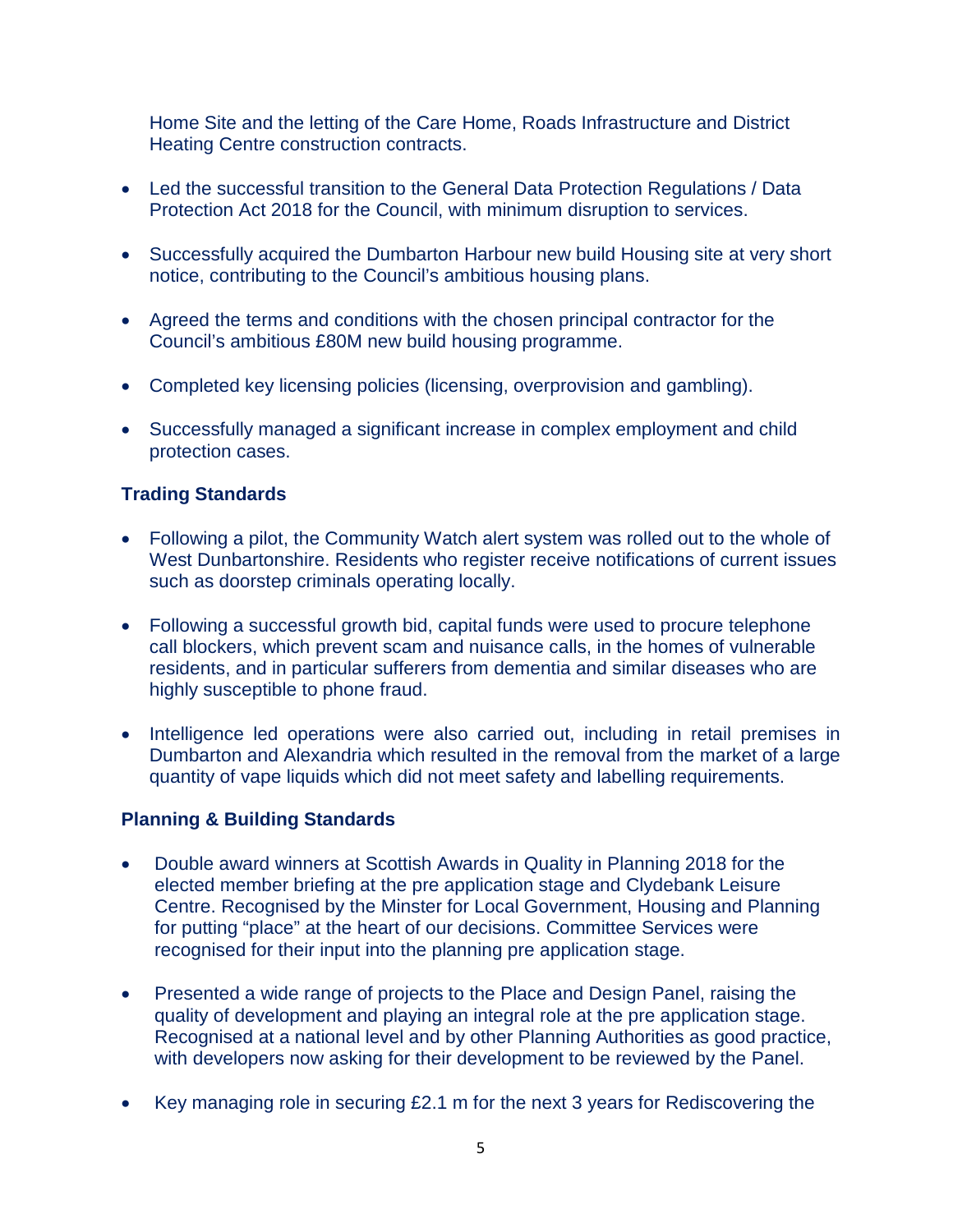Antonine Wall project. West Dunbartonshire Council are the host authority, in partnership with five local authorities working collaboratively with Historic Environment Scotland.

• The Local Development Plan Proposed Plan representation period has been completed and will be submitted for committee approval.

#### **Environmental Health**

- Highest possible rating by Food Standards Scotland for audit of food law enforcement service. Recognised nationally for controls being robust and "well managed" together with highlighted areas of good practice.
- Part of the implementation group combining Food Hygiene and Food Standards inspections into a single Food Law inspection, in order to focus resources on the highest risk food businesses. Working in partnership with Food Standards Scotland and a number of local authorities.
- Delivered a maintenance scheme for private tenement properties following receipt of many missing share enquiries. The threat of missing share (debt and charges) recovery has facilitated several property owners securing repairs which would otherwise have been delayed or prevented.
- Developed enhanced joint working arrangements and sharing information on serious dog attack cases with Police Scotland and Procurator Fiscal (PF) Service for dangerous and out of control dogs.
- Significant uptake in use of pest control service following a review of fees.
- Glasgow Airport agreed to provide Noise Insulation Scheme in areas most affected by aircraft noise following Environmental Health EPG's collaborative work with community group and local MSP.

#### **Democratic & Registration Services**

- The Registration Service won the Council's team of the year award in recognition of its continuous high levels of accuracy and high levels of customer satisfaction in recent years.
- Democratic Services successfully conducted a statutory review of polling districts and places with the assistance of officers from planning services.
- Leadership Support Team achieved high satisfaction rates in a recent customer survey with 90% of the Senior Leadership Group who responded being either satisfied or very satisfied with the service provided.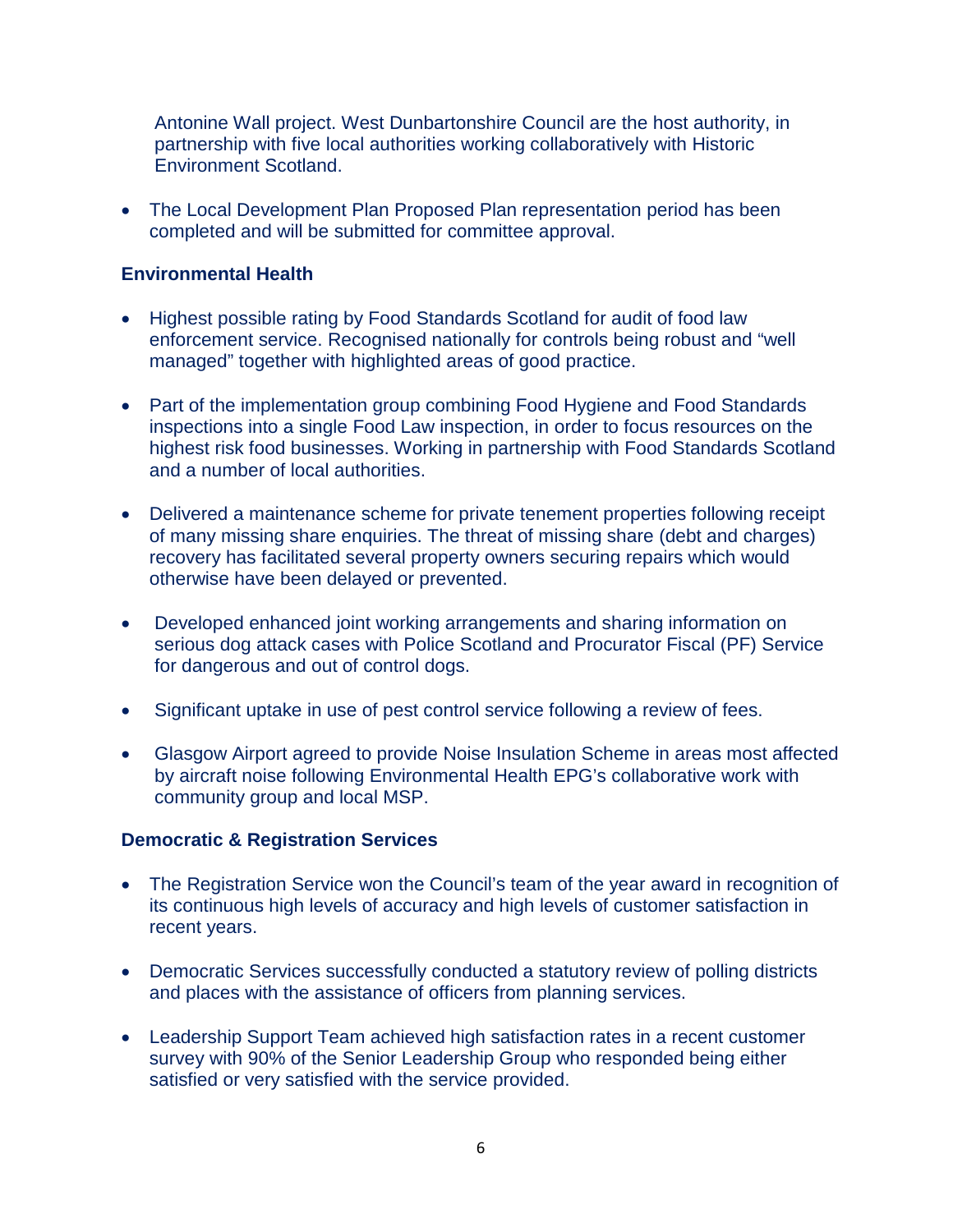- Committee services achieved high satisfaction rates in a recent customer survey with 84% of officers and 100% of elected members who responded being very satisfied with the service provided.
- Successfully delivered friendship agreement with Letterkenny, Donegal, Ireland.

#### **Challenges**

The challenges identified by the performance review are set out below:

#### *Recruitment within Planning & Building Standards*

It has been very difficult to recruit experienced building standards officers and planning officers. There is a shortage of building standards surveyors on a national scale as there are no specific degree courses in Scotland. In Planning, smaller authorities are being affected by a targeted recruitment campaign in large authorities; who have advertised for a number of posts on enhanced grades.

This issue has resulted in a reduction in building standards performance due to staffing vacancies and increased pressure on existing officers.

To address this, we have recruited inexperienced graduates and we will provide on the job training. While this has placed additional pressure on experienced officers in the short term, it is anticipated that it will provide resilience and additional support in the medium to long term.

#### *Resources*

It has been a challenge to maintain performance in key areas when operating with reduced staff or higher priorities intervene. By way of example, several weeks of officer hours has and continues to be spent dealing with the tragic Cameron House fire and that has had an impact on performance within both the Environmental Health Service and Building Standards. Similarly, legal services have been extremely challenged by the quantity of capital work and increased procurement activity.

In addition, the volume of planning applications for key developments where contaminated land was a material consideration caused a considerable strain on the Environmental Protection Group, as did the needs of other Council services requiring support for key projects.

#### **Service Users' Feedback**

The Council has a clear focus on learning from the feedback we receive from our service users. Complaints data and a range of other mechanisms provide invaluable feedback to help us improve our services.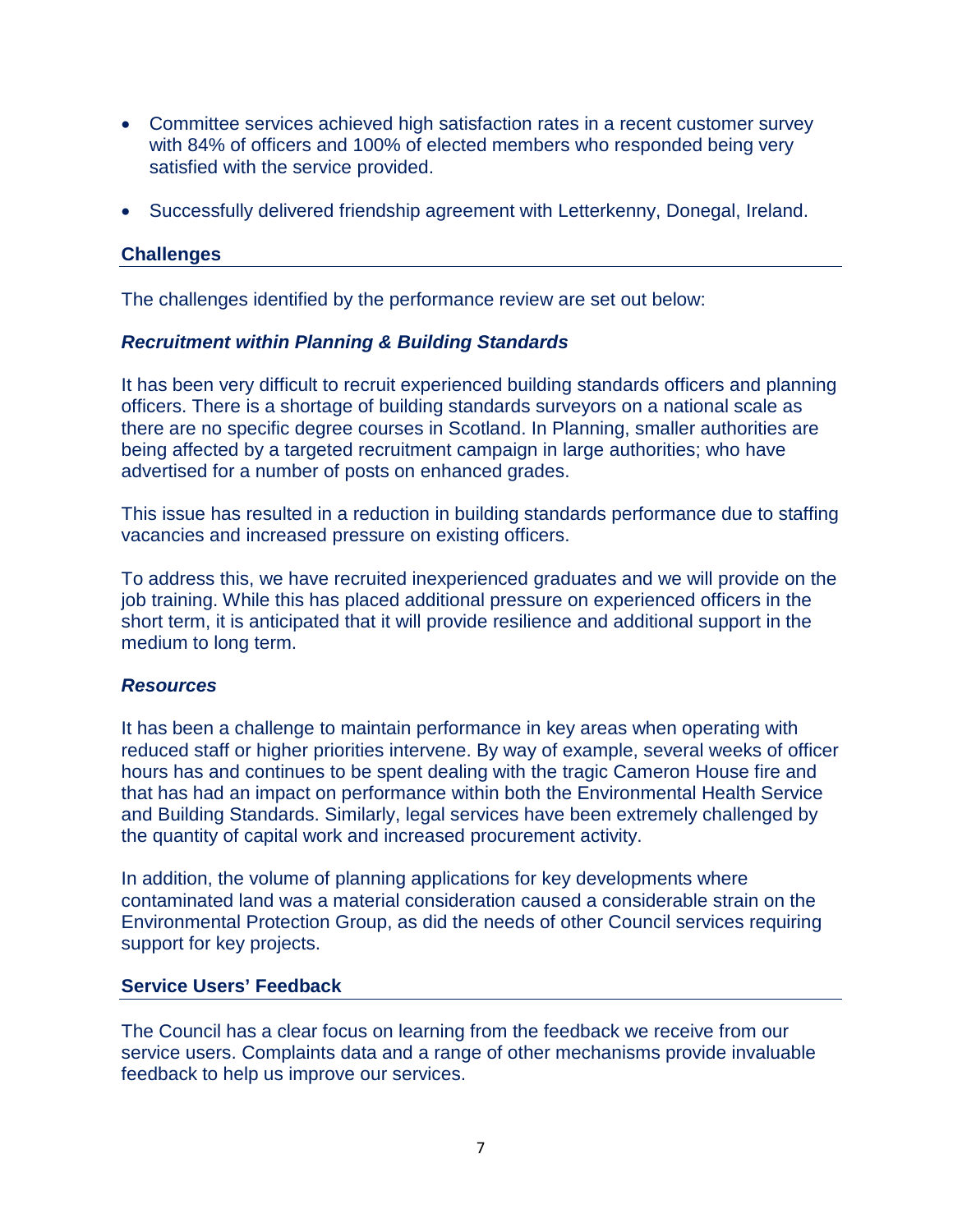Between 1 April and 31 December 2018, the Regulatory service area received a total of 19 complaints, comprising 14 Stage 1 and 5 Stage 2 complaints. During the same period, 18 complaints were closed, 13 at Stage 1 and 5 at Stage 2.

Of the 13 complaints closed at Stage 1, 10 (77%) met the 5 working days target set for resolving Stage 1 complaints, with an average of 4 working days to resolve all complaints closed at that stage. Four of the 5 complaints closed at Stage 2 (80%) met the 20 working days target, with an average of 11 days for all complaints closed at Stage 2.

Two of the 13 complaints closed at Stage 1 were upheld (15%) and none at Stage 2.

The complaints received were categorised as follows:

- citizen expectation not met (quality of service) 13 complaints, one upheld;
- Council policy (charges) 1 complaint;
- employee behaviour 4 complaints, one upheld; and
- failure to deliver the service 1 complaint.

We will continue to review complaints on a regular basis to identify and address any issues that emerge.

#### **Continuous Improvement**

#### **Self-Evaluation Programme**

In 2016 the Council agreed a three year self-evaluation programme using a checklist approach implemented through an online survey. Over the three year programme, all Council services that are not subject to an external evaluation will undertake selfevaluation.

In the first year of the programme, two self-evaluations were completed within Regulatory - Planning & Building Standards and Regulatory Services. The improvement actions arising from these self-evaluations have now been fully implemented and follow up surveys have been carried out to determine their impact.

In the second year of the programme one further self-evaluation was carried out within Legal Services and the improvement plan arising from this is now being implemented.

In the third and final year of the programme, the last self-evaluation within Democratic and Registration Services was completed in November 2018 and the action plan will be implemented throughout 2019.

#### *Benchmarking*

The Council has a three year programme to ensure that all services benchmark their performance in relation to service delivery, cost and user satisfaction. This is carried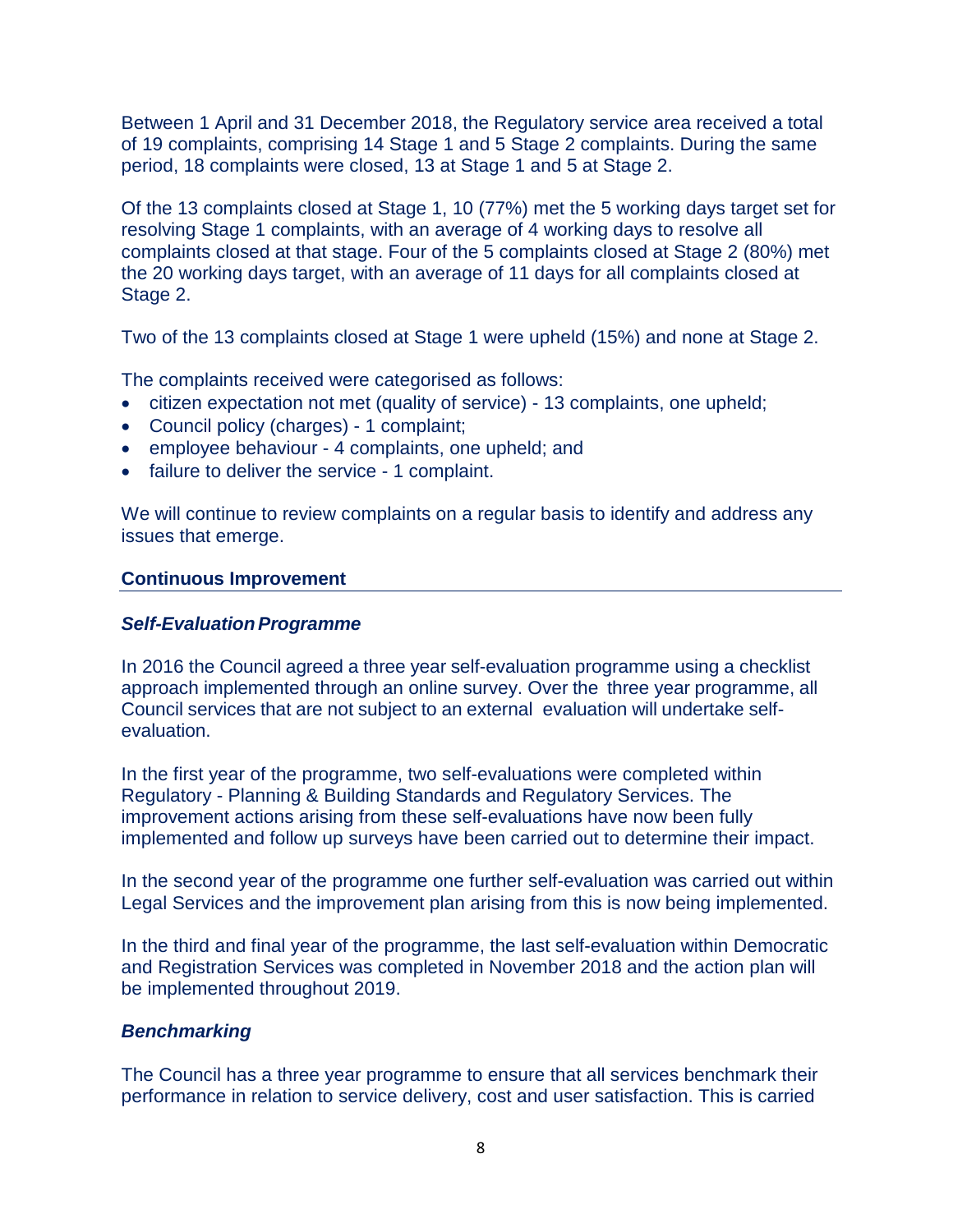out through national or local benchmarking groups. Where no groups currently exist for some services, benchmarking will be contingent on identifying organisations willing to participate in this process. Within Regulatory, benchmarking is primarily carried out via the Local Government Benchmarking Framework (LGBF), and Association for Public Service Excellence (APSE).

#### Local Government Benchmarking Framework (LGBF)

All 32 councils in Scotland measure a common set of performance indicators called the Local Government Benchmarking Framework. It comprises service delivery, cost, and satisfaction indicators covering all major council service areas, including education, housing, social work, and leisure.

Using the same indicators across all councils allows us to compare our performance so that we can identify best practice, learn from each other, and improve what we do.

The most recent comparative data for all councils was published in February 2019 and relates to the period 2017/18. The indicators for Regulatory are set out in the table at Appendix 5. In summary, year on year performance improved for three of the four PIs, resulting in a higher ranking for two of the PIs and a consistent ranking for the third PI. All four PIs compare favourably to the Scotland figure.

#### Association for Public Service Excellence (APSE)

Trading Standards participates in an annual benchmarking exercise managed by APSE performance networks, a large voluntary public sector benchmarking service covering England, Scotland, Wales and Northern Ireland that is used by over 200 local authorities.

The most recent comparative data for Trading Standards was published in January 2019 and relates to 2017/18. The [APSE 'Performance at a Glance'](http://www.west-dunbarton.gov.uk/media/4317141/trading-standards-apse-17-18-wdc.pdf) publication sets out the details. In summary, 3 of the 9 Trading Standards indicators have improved year on year, 2 have declined and 4 are within 5% of their previous 2016/17 values. In comparison with benchmarking partners, 4 indicators are better than the family group average, 2 are within 25% of the family group average and 3 are below the family group average.

Our performance in relation to tobacco enforcement has declined and is below the Scottish average. Our activity in this area is largely intelligence led, based on complaints from consumers and other information received that suggests noncompliance. It may be that other authorities carry out more "routine" activity in these areas, not prompted by specific information, and that this accounts for our relative position.

An APSE benchmarking pilot covering a range of corporate services, including democratic, registration and legal services, was carried out in 2018. While we participated in the pilot, a corporate decision was taken to withdraw due to low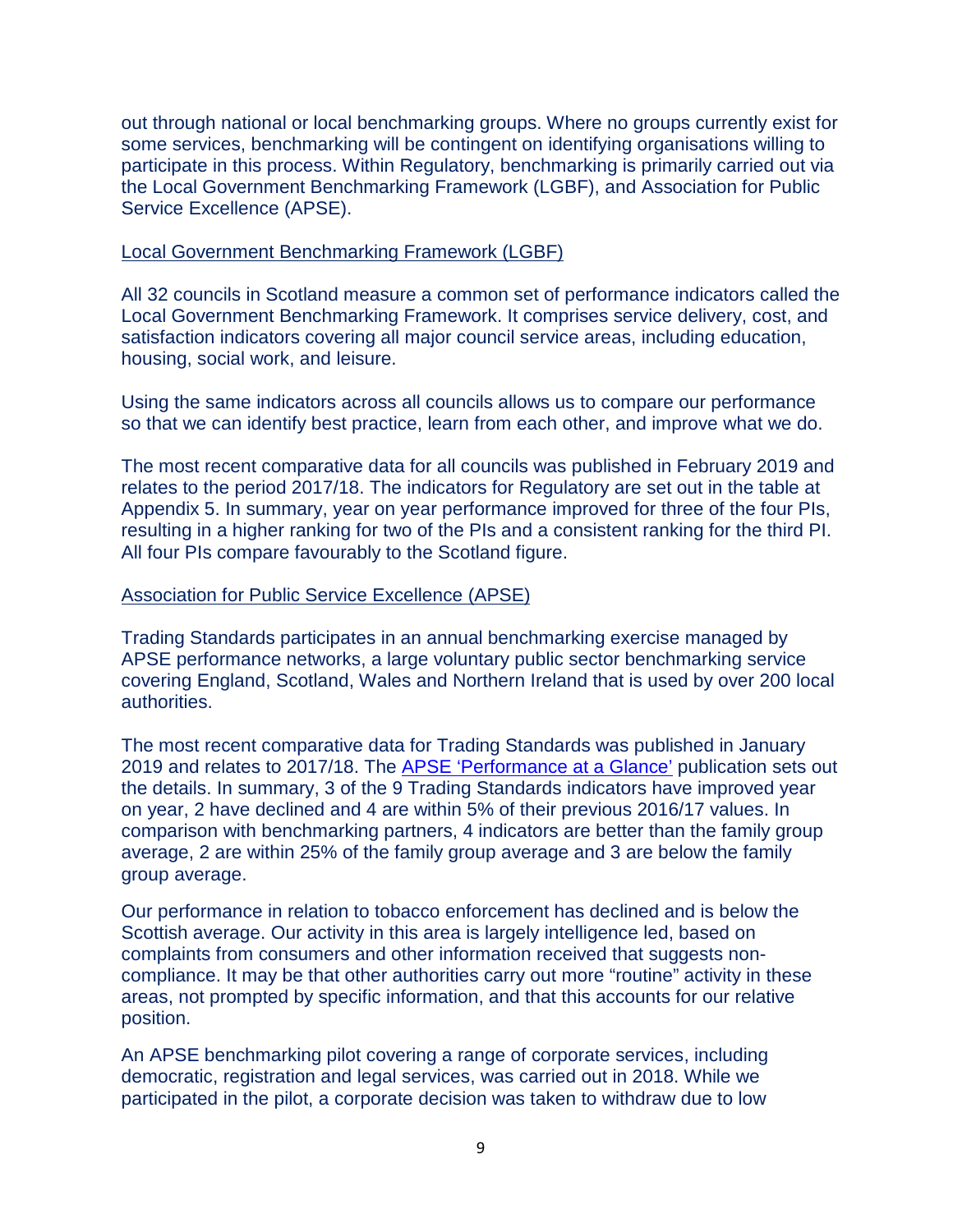participation from Scottish authorities. This issue has been raised with the Improvement Service to endeavour to develop appropriate measures through the LGBF.

#### **Quality Standards**

Quality standards help to define what users of our services can expect to receive, and remind both the organisation and our employees of the challenges and obligations they face in delivering best value services.

Quality standards for Regulatory are set out in Appendix 3. These will be monitored and managed by the Regulatory management team on a regular basis and reported annually to Corporate Services Committee.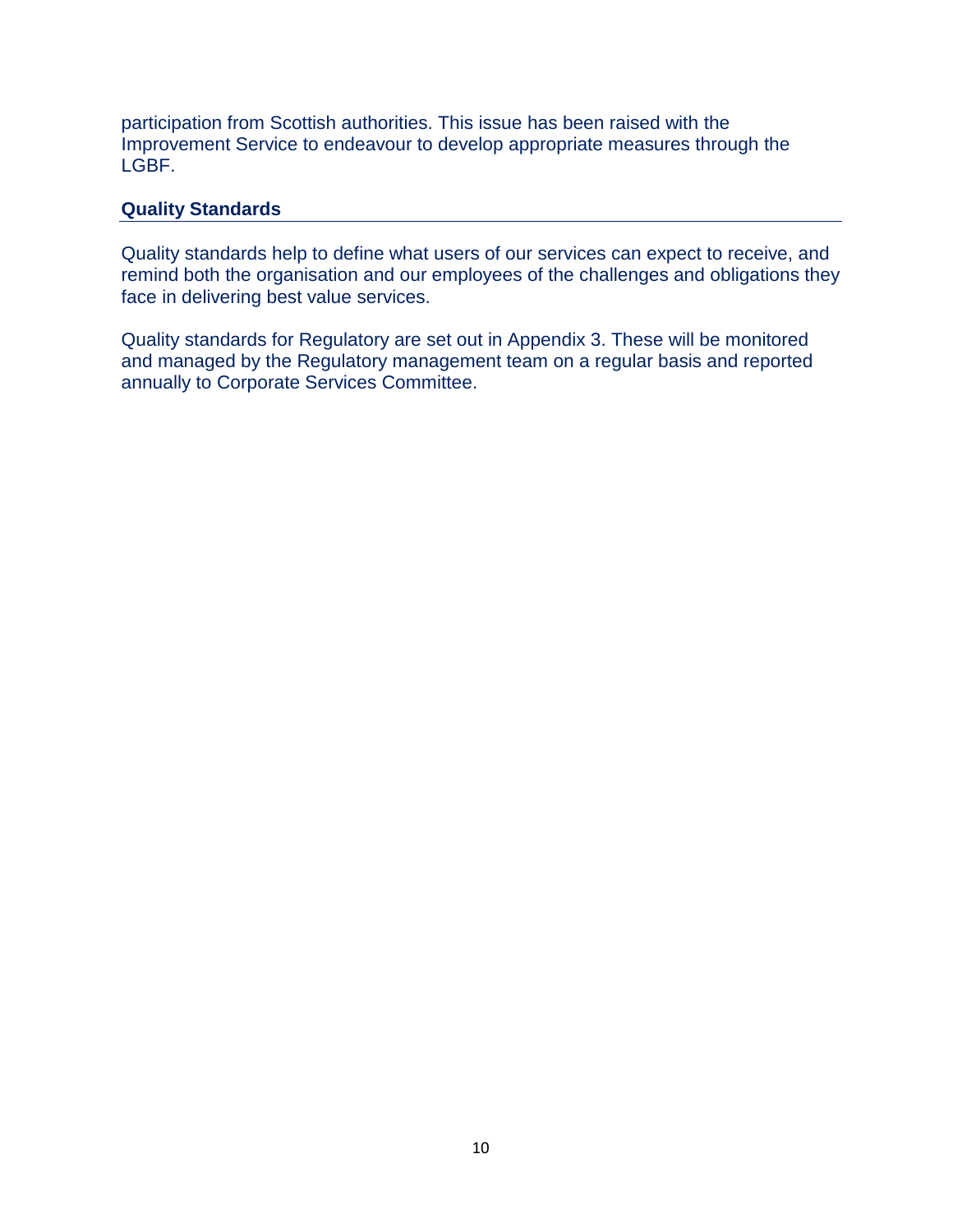## **3. Strategic Assessment**

The Regulatory management team completed a detailed strategic assessment to determine the major influences on service delivery and priorities in 2019/20 and beyond. This covered a review of the financial context, local and national political priorities, new legislation and technology, and Council policies among others. The factors below were identified as significant.

### **Key Factors**

#### *Financial Context*

The entire public sector is facing significant financial challenges. The Council is predicting cumulative funding gaps in 2020/21 and 2021/22 of £9.816m and £16.930m respectively. This means that action has to be taken to balance our budget and protect services for residents.

This will undoubtedly mean that within the Regulatory strategic area, over time, available funding will be reduced and we will need to change how we do our jobs, what we do, and potentially reduce the number of people employed. In this context, we will aim to continue to provide a sustainable quality service to internal clients and the public.

#### *Delivery of Key Regeneration Sites*

Work has commenced on a number of our key regeneration sites - Queens Quay and Dumbarton Waterfront. On Queens Quay, construction work has commenced on the District Heating energy centre, care home, health and care centre and affordable housing. Exxon and Carless sites continue to be progressed. Planning and Environmental Health will use additional resources in 2019/20 to monitor and inspect the developments on these key regenerations sites. All this regeneration activity will continue to require very significant cross service input in 2019/20.

## *Implementation of Corporate Geographical Information System (GIS)*

Widely used by Planning and Building Standards as well as other Council Services for storing, analysing and mapping data, the provision of a new GIS system will provide an integrated and modern mapping system for the efficient and effective use of data. This will be of benefit to Planning and Building Standards as well as other Council services.

The new system will support ease of data sharing, integrated with other systems, and support mobile and flexible working. Integration with the Council's Digital Transformation team, who are giving residents and citizens greater access to wider Council services such as school catchment areas, Council tax accounts and street lighting faults, will be developed and progressed. Training will be provided to all Council users in order to allow maximise use of the new mapping and data system.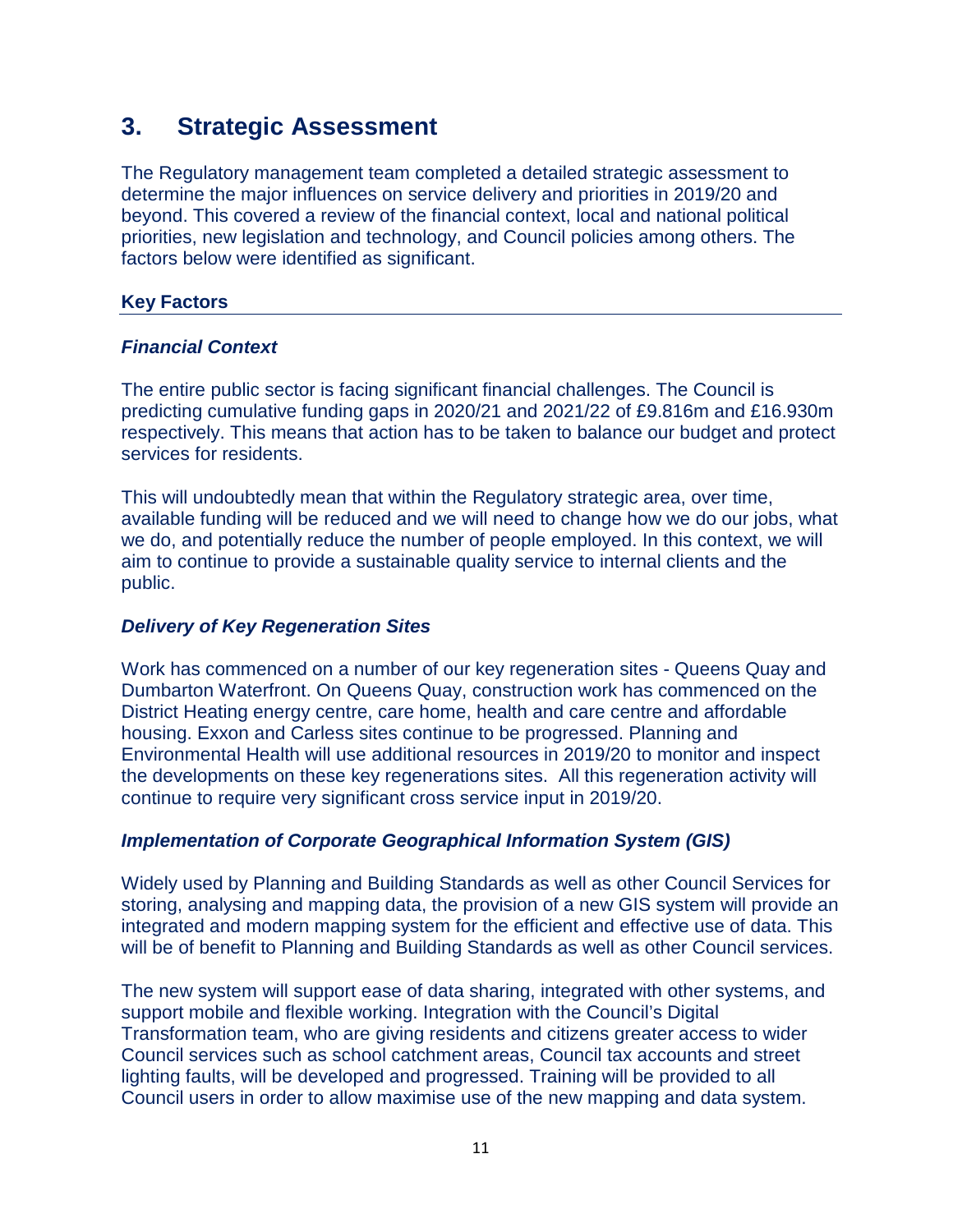#### *Implementation of the Planning Bill*

The new Planning Bill may bring new responsibilities and duties on councils in terms of local place plans, land value capture, and infrastructure provision. As at 28 March 2019, at least 66 of the agreed amendments fall on Local Authorities and these have not been funded. Should the Bill be passed without significant alterations, the cumulative impact of these changes on the Council is of extreme concern. The reengagement with the Scottish Government regarding planning fees is welcomed especially in light of the likely proposed changes.

#### *Local Development Plan Examination*

The Local Development Plan sets out the Council's strategy for the development and use of land in the Council area and is at Proposed Plan stage. A total of 778 representations on the Proposed Plan have been received. Responses to representations will be presented to the May Planning Committee for consideration. If there are unresolved representations, the Council will submit the plan to the ministers for examination. Minsters will appoint reporters to carry out an examination of the plan, after which a report will be submitted to the Council with the recommendations on changes to the plan. The examination of the Local Development Plan is likely to take place during the summer of 2019.

#### *Evaluation of the Place & Design Panel*

The Place and Design Panel was set up to elevate the standard of design of our built environment and public realm and more specifically on Queens Quay. The Panel is making a substantial impact on the quality of development and surrounding public space and is being recognised on a national level of putting quality development at the heart of our decisions. A monitoring board has been set up which will provide an evaluation of the impact that the Panel has made on the quality of development. A cost- benefit analysis will also be undertaken to determine whether the benefits of the Panel outweigh its costs. A Place & Design Officer is facilitating collaborative working between Housing, HSCP, and Education.

#### *Renewal of the Building Standards Verification*

The Scottish Ministers reappointed this Council to carry out the building standards verification function in terms of the Building (Scotland) Act 2003 and to grant building warrants when satisfied work meets our requirements. The 3 year appointment period is up for reappointment this year and the Council will need to demonstrate that it is meeting the verification performance framework in terms of professional expertise and technical processes, quality customer experience and operational and financial efficiency. There has been investment in the Building Standards service with an additional graduate officer recruited to assist the lead building standards surveyors in terms of inspecting the development sites. Queens Quay will have four sites under construction which all require to be inspected and serviced by Building Standards.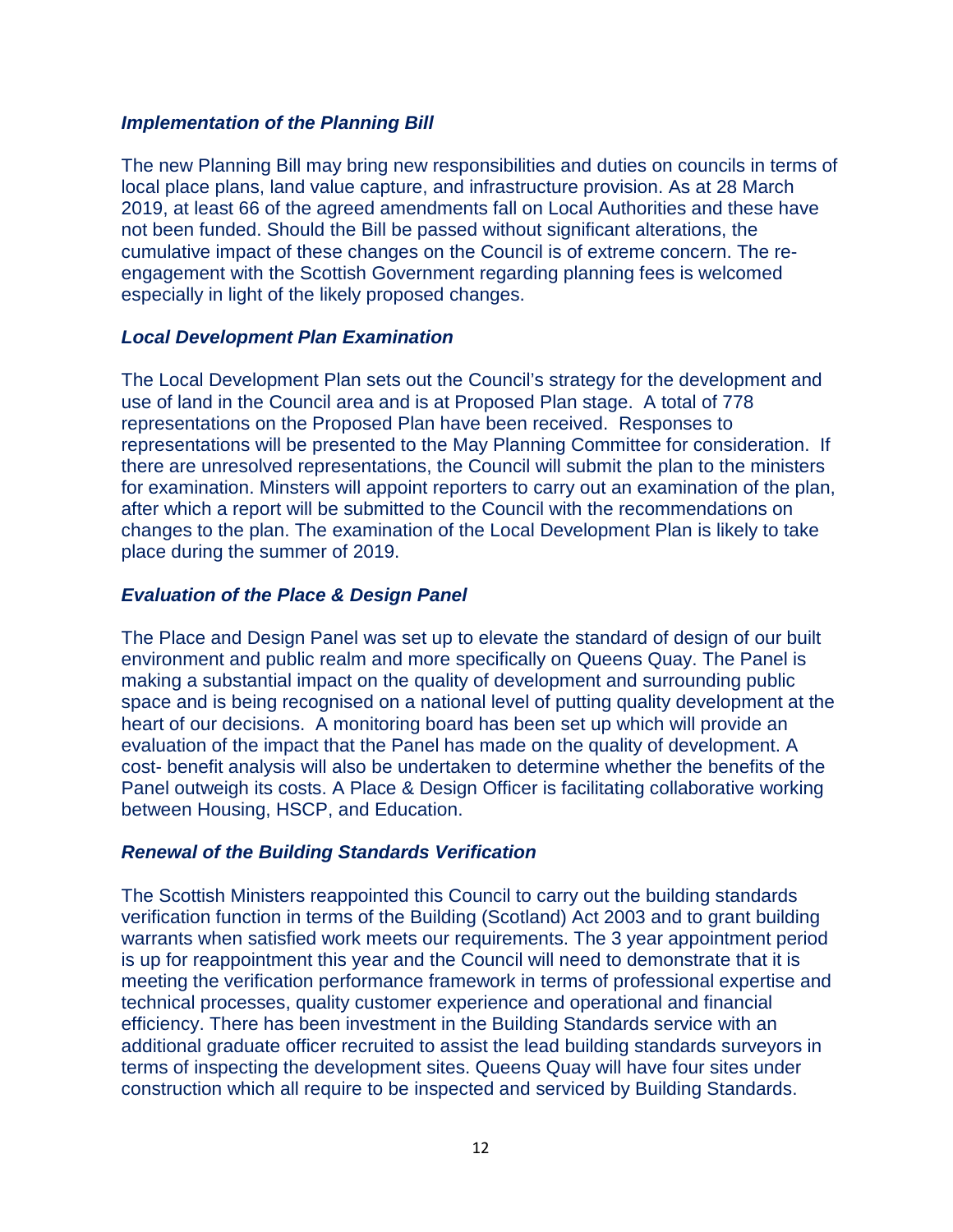#### *Legal and Planning Input to the New Affordable Housing Programme*

The Council has undertaken an ambitious programme to develop 321 new affordable homes with a value of approximately £47.52m in West Dunbartonshire by the end of 2020/21. As part of this programme a number of construction and services contracts will require to be entered into.

The programme will make a significant contribution towards meeting currently unmet housing demand, halt population decline and promote West Dunbartonshire as a place to live. As such it is one of the Council's strategic priorities.

In 2019/20, Legal Services will continue to provide assistance in the negotiation and completion of the requisite legal agreement and will assist colleagues in other departments to develop the knowledge to take the programme forward. Planning Services and the Place and Design Panel have been working very closely with Housing Services to achieve high quality affordable houses.

#### *Establishment of Energy Supply Company (ESCo) for the District Heating System*

The District Heating System will provide low carbon heating and cooling solutions to the Queens Quay regeneration site in the first instance and will provide the base from which to develop a larger network. It aims to significantly reduce fuel poverty and deprivation within some of the poorer neighbourhoods of West Dunbartonshire.

When the District Heating System has sufficiently advanced, a Limited Liability Partnership or Company will be formed to operate the Queens Quay District Heating Network on behalf of the Council. This will involve the formal constitution of the body with rules surrounding the interaction of members, membership of its management board and the establishment of its powers and obligations.

The establishment of the ESCo is the final stage of development before the system becomes operational. It will address the Council's requirements for member involvement in the ongoing running of the District Heating project which were established when the Council approved the project.

In 2019/20, we will establish the ESCo, develop governance rules for its operation and formally constitute it as an arms length but wholly owned entity.

#### *Registration of the River Leven*

The Council owns large parts of the River Leven. We will formally register the Council's ownership of the solum of the River Leven from Loch Lomond to Dumbarton in the Land Register of Scotland. This will better allow the Council to assert its ownership of the river against third party claims. It will also assist with any improvement work to the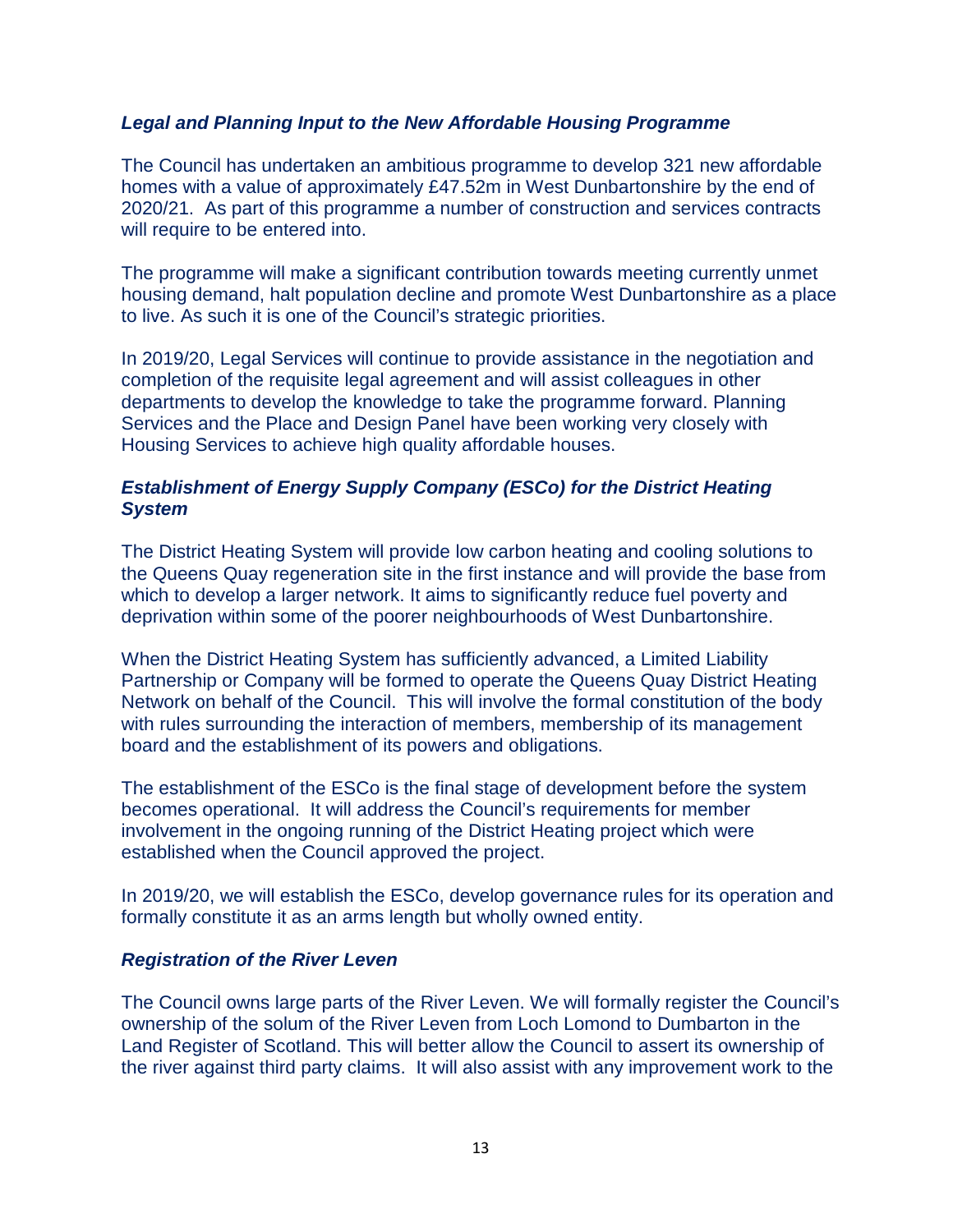river and Dumbarton Harbour, permitting environmental and economic aims to be more easily addressed.

Details of the title to the River Leven will be pulled together and discussion will be continued with the Keeper of the Registers of Scotland to determine how best to progress the Voluntary Registration of Title. This is a complex and resource intensive process.

### *Food Law Regulation*

A revised Food Law Rating Scheme is being implemented from April 2019 following the success of an early adopter implementation scheme during 2018/19. The revised scheme of food law rating places a greater focus on full spectrum food law compliance – hygiene, standards (composition and labelling) and fraud. Resources will be committed to ensure compliance with the enhanced requirements of the code. Officers will be trained to meet competence under the code and the outcomes from food law regulatory activities will be measured annually to ensure consistency and quality and provide the required measure of assurance and protection to West Dunbartonshire residents and visitors to the area.

#### *Public Health Reform - Development of Public Health Scotland*

Public Health Scotland is scheduled to be a national public health body in December 2019. Public Health Scotland will ensure that the programme deliverables of public health reform are taken forward with partners. Environmental Health has been designated as core public health workforce and will have some responsibility for service delivery against public health priorities for communities of West Dunbartonshire. This will require allocation of resources.

Environmental Health will engage with the newly formed Public Health Scotland to ensure collaborative working and effective targeting of resources in public health priority areas within West Dunbartonshire.

#### *Landlord Registration Applications*

Environmental Health will be required to implement the revised scheme to expand the information that must be provided in an application, and to signpost applicants to further information about the legal duties relating to letting houses, including:

- tolerable condition/repair standard;
- gas, electrical, fire, and carbon monoxide safety;
- Energy Performance Certificate;
- common repairs and buildings insurance for tenement properties;
- House in Multiple Occupation Licence (HMO);
- legionnaire's disease risk assessment; and
- tenancy deposit protection.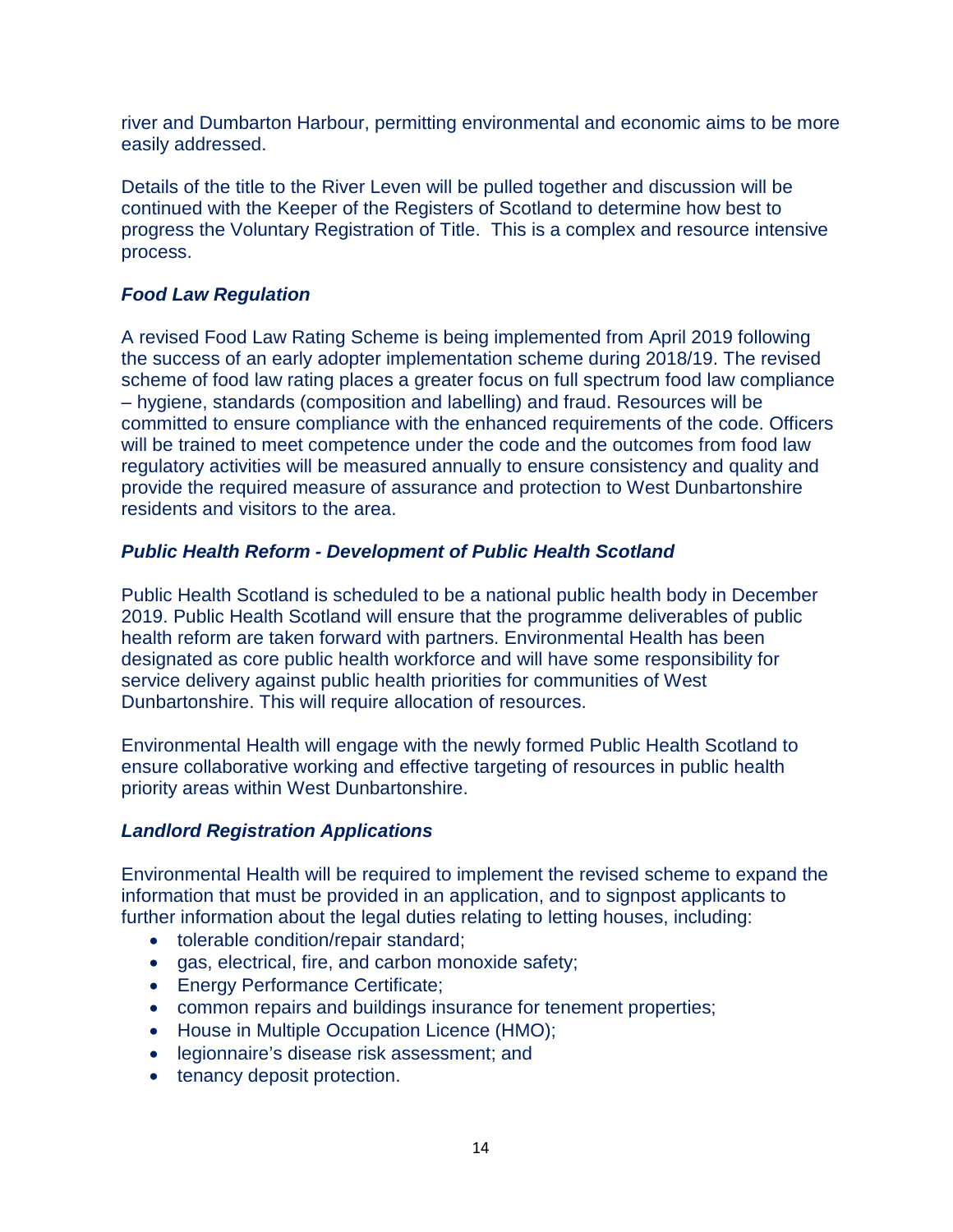The system of registration for landlords and the applicable fees will be revised in 2019. The revised system with enhanced data collection for over 3,000 landlords and 4,500 West Dunbartonshire properties, together with revised fees, will be implemented during the 2019/20 period.

#### *Implications of BREXIT on Food Export Health Certification and Food Imports*

The effect of exit of the UK from the EU without an agreement on the import to the EU of food and goods from the UK could result in the imposition of food import controls - a requirement to certificate food for export to the EU from UK territories. In the event of such a requirement, there is a lack of capacity nationally in Environmental Health to provide this certification service. Currently, such movement of food is managed without certification under the free movement of goods inside the EU. Import of goods from the EU also currently occurs without trade barriers. This may also be significantly affected in the event of a no deal exit from the EU and the imposition of border controls. Development of port health capacity for food import is one of a range of matters receiving attention at a local, regional and national level. Environmental Health has been fully engaged in the preparation and development of systems to assist food trade with the EU in the event of a UK no deal exit from the EU.

In 2019/20, we will continue to work with national and regional stakeholders to prepare for a worst case scenario. In such an event, additional professional staff resource and administration would be necessary to provide for the required food control and certification needed to facilitate trade. The service will monitor demand and provide a paid for service to provide for the necessary trade with the EU.

#### *Transfer of Committee Management Information System (CMIS) to Cloud*

Transferring CMIS from a Council server to one provided and supported by Astech (the supplier) will improve business continuity if the server fails as the cloud option is supported by a mirror server which can be brought into operation with very little delay. The cloud option will also have unlimited storage capacity unlike the Council server which requires additional space to be added from time to time and eventual replacement. This will result in reduced capital costs to the Council over the long term. Software upgrades will be carried out automatically without Astech needing to access Council servers so less administration involved in maintenance of CMIS.

We will work with our supplier in 2019/20 to transfer CMIS to a cloud based server.

#### *Implement the Registration Marketing Plan*

A marketing plan has been devised to raise the profile of the registration service and increase income. It will focus on promoting the service via modern technology by maximising the benefits of social media via Facebook and/or Twitter and by updating existing resources such as the ceremony brochure and webpages.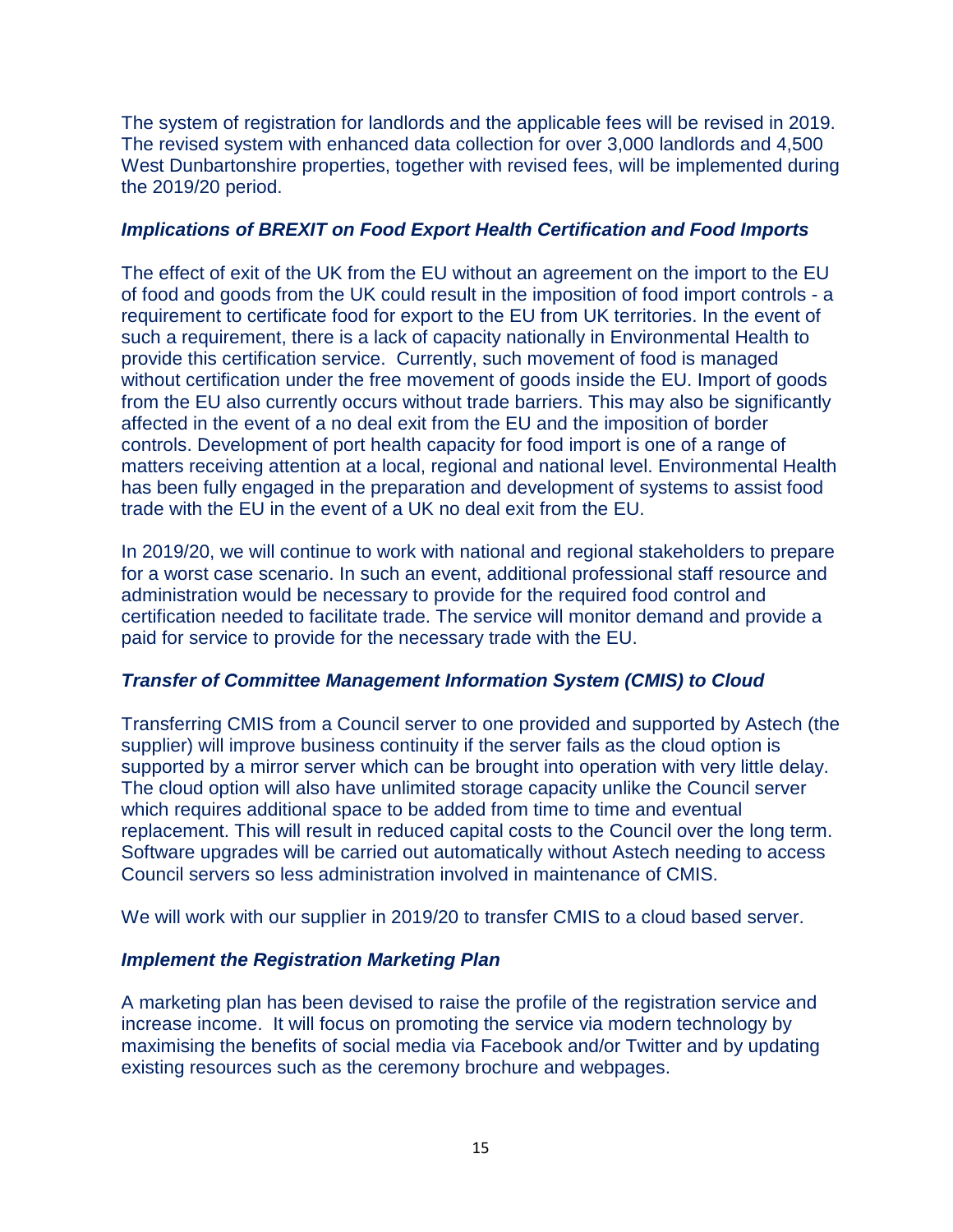#### **Action Plan**

The challenges and issues identified in the performance review and strategic assessment sections have informed Regulatory priorities and outcomes for 2019/20. The management team has developed an action plan to address them (Appendix 2), supported by a range of performance indicators to enable progress to be monitored and reported to stakeholders. Progress will be monitored and managed on a regular basis and reported twice yearly to Corporate Services Committee, at mid-year and year end.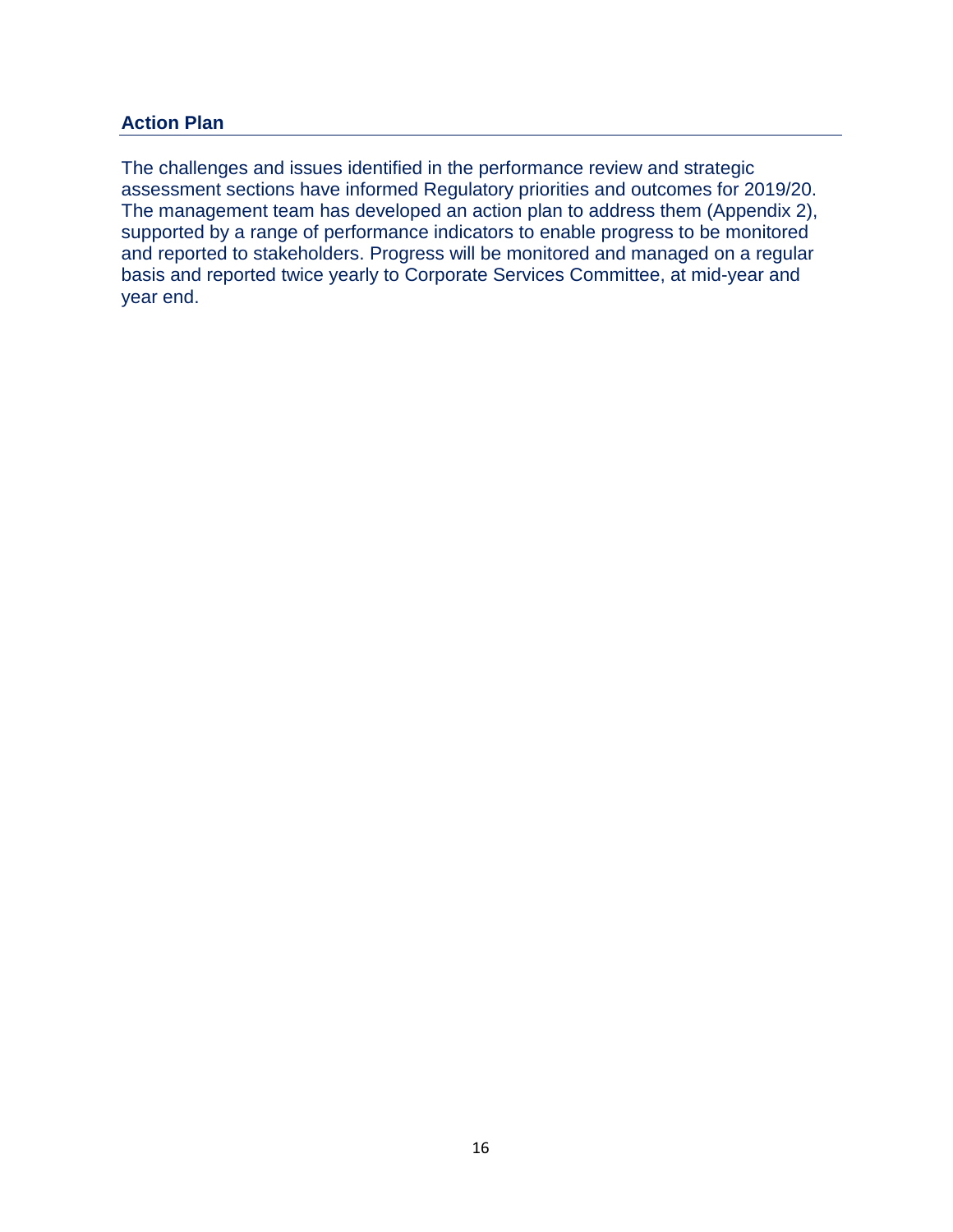## **4. Risks**

The Council has identified risks at both a strategic and service level. Strategic risks represent the potential for the Council to take advantage of opportunities or fail to meet stated strategic objectives and those that require strategic leadership. Service risks relate to service delivery and represent the potential for impact on individual services, or the experience of those who work within the services, i.e. employees, partners, contractors and volunteers or service users and clients in receipt of the services provided.

In planning for 2019/20, the Regulatory management team considered the Council's strategic risks and identified additional risks specific to the service (below). Actions to mitigate these risks are set out in our delivery plan at Appendix 2 or in our operational plans, with the aim of improving or maintaining the current position (i.e. the current risk score). The current risk scores reflect current actions taken to reduce the risks.

| <b>Risk</b>                                                                                                                                                                                                                                                              | <b>Description</b>                                                                                                                                                                                                                                                                                                                                                                                                                                                 | <b>Current</b><br><b>Risk Score</b> | <b>Target</b><br><b>Risk Score</b> |
|--------------------------------------------------------------------------------------------------------------------------------------------------------------------------------------------------------------------------------------------------------------------------|--------------------------------------------------------------------------------------------------------------------------------------------------------------------------------------------------------------------------------------------------------------------------------------------------------------------------------------------------------------------------------------------------------------------------------------------------------------------|-------------------------------------|------------------------------------|
| Failure to monitor and<br>enforce regulatory<br>areas with public risk                                                                                                                                                                                                   | The Council fails to comply with<br>statutory regulatory duties in<br>respect of environmental health,<br>trading standards, licensing, and<br>planning and building standards.                                                                                                                                                                                                                                                                                    | .ikelihood<br>Impact                | .ikelihood<br>n<br>Impact          |
| Failure to adequately<br>respond to an<br>emergency situation<br>such as a multiple<br>fatality workplace<br>accident, outbreak of<br>food borne<br>communicable disease,<br>a major public health<br>incident (human or<br>animal disease or<br>environmental incident) | As a result of reduced<br>management in Environmental<br>Health, reduced staff and financial<br>resources in both Environmental<br>Health and Trading Standards, and<br>ongoing, increased and competing<br>regulatory demand, workforce<br>planning issues (high age profile<br>and a national shortage of qualified<br>staff), Environmental Health and<br>Trading standards are at risk of not<br>being able to competently respond<br>to emergency situations. | .ikelihood<br>Impact                | <b>ikelihood</b><br>Impact         |

### **Service Risks**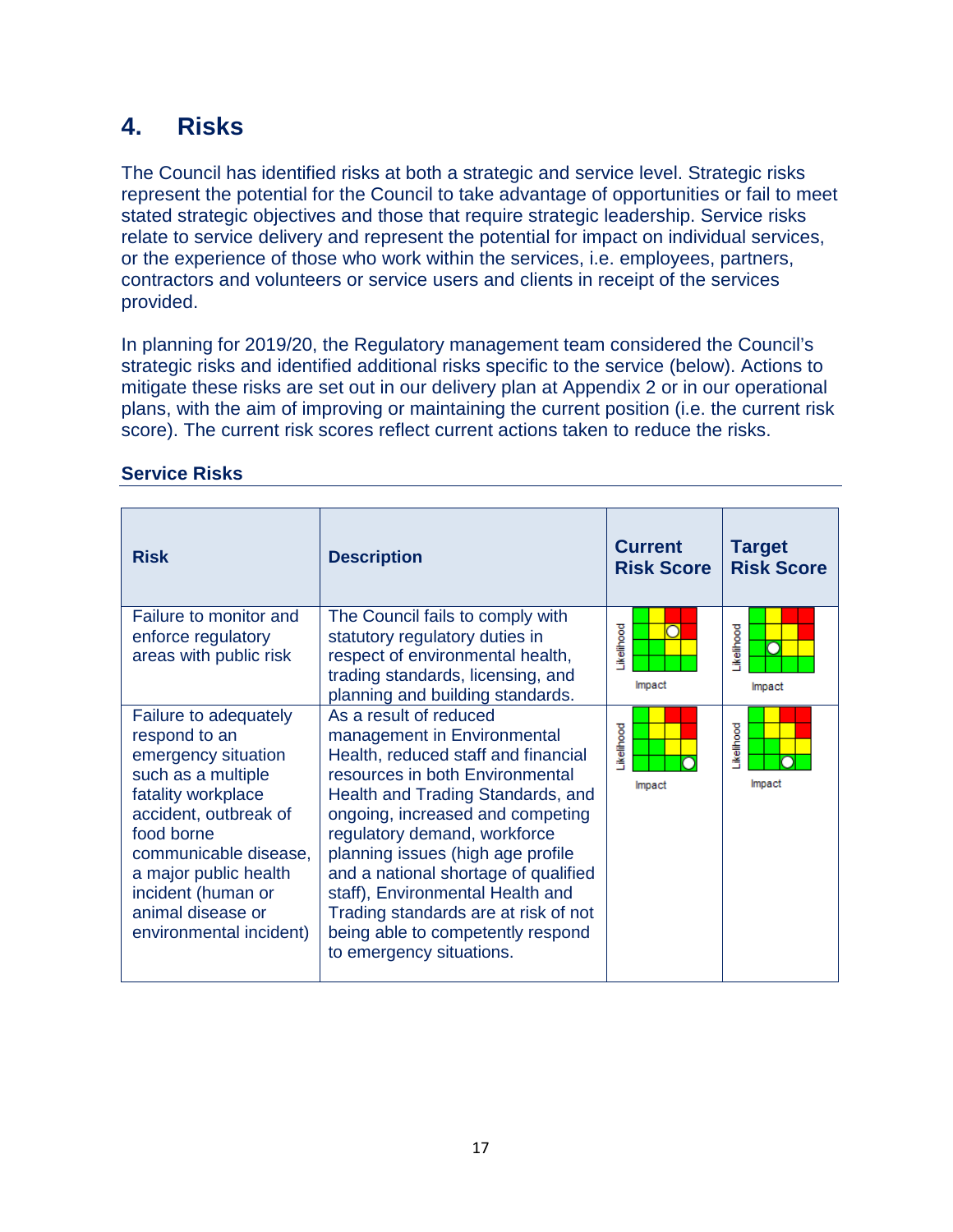| <b>Risk</b>                                                            | <b>Description</b>                                                                                                                                                                                                                                                                                                                                                                                                                                                                                                                                                                                                                                                                                                                                                                                                                                                                                                                                                                                                                                                                                                                                                                                                                                                                                                                                                                                                                                     | <b>Current</b><br><b>Risk</b><br><b>Score</b> | <b>Target</b><br><b>Risk</b><br><b>Score</b> |
|------------------------------------------------------------------------|--------------------------------------------------------------------------------------------------------------------------------------------------------------------------------------------------------------------------------------------------------------------------------------------------------------------------------------------------------------------------------------------------------------------------------------------------------------------------------------------------------------------------------------------------------------------------------------------------------------------------------------------------------------------------------------------------------------------------------------------------------------------------------------------------------------------------------------------------------------------------------------------------------------------------------------------------------------------------------------------------------------------------------------------------------------------------------------------------------------------------------------------------------------------------------------------------------------------------------------------------------------------------------------------------------------------------------------------------------------------------------------------------------------------------------------------------------|-----------------------------------------------|----------------------------------------------|
| No deal<br><b>BREXIT risk</b><br>for<br>Environmental<br><b>Health</b> | WD is a port health authority. It does not<br>have status as a Designated Point of Entry /<br>Border Inspection Post [DPE/BIP] for food<br>imports. None exist in Scotland. These may<br>be required post Brexit in a reasonable worst<br>case scenario (RWCS). If required, an<br>Environmental Health presence will be<br>required. The lack of food import physical and<br>regulatory infrastructure and regulatory<br>capacity could result in food shortages and<br>food price rises in the short and medium term<br>and a heightened food fraud risk.<br>Environmental Health is responsible for food<br>law inspection and certification of food for<br>export. In a RWCS, food export certification<br>to the EU will be required. The extent of this<br>inspection and certification is dependant on<br>EU requirements and differs for products of<br>animal origin and products of non animal<br>origin. The national need and infrastructure to<br>support business is encompassed in national<br>work streams and scoping to ensure national<br>needs are met, including expanding EH<br>resource, charging regimes, logistics and<br>infrastructure. WDC Environmental Health is<br>engaged with work streams and contingency<br>planning. There could be significant impact /<br>disruption to statutory service provision (Food<br>Law, Health and Safety and Public Health<br>Protection) in dealing with import / export<br>demands. | <b>ikelihood</b><br>Impact                    | Likelihood<br>Impact                         |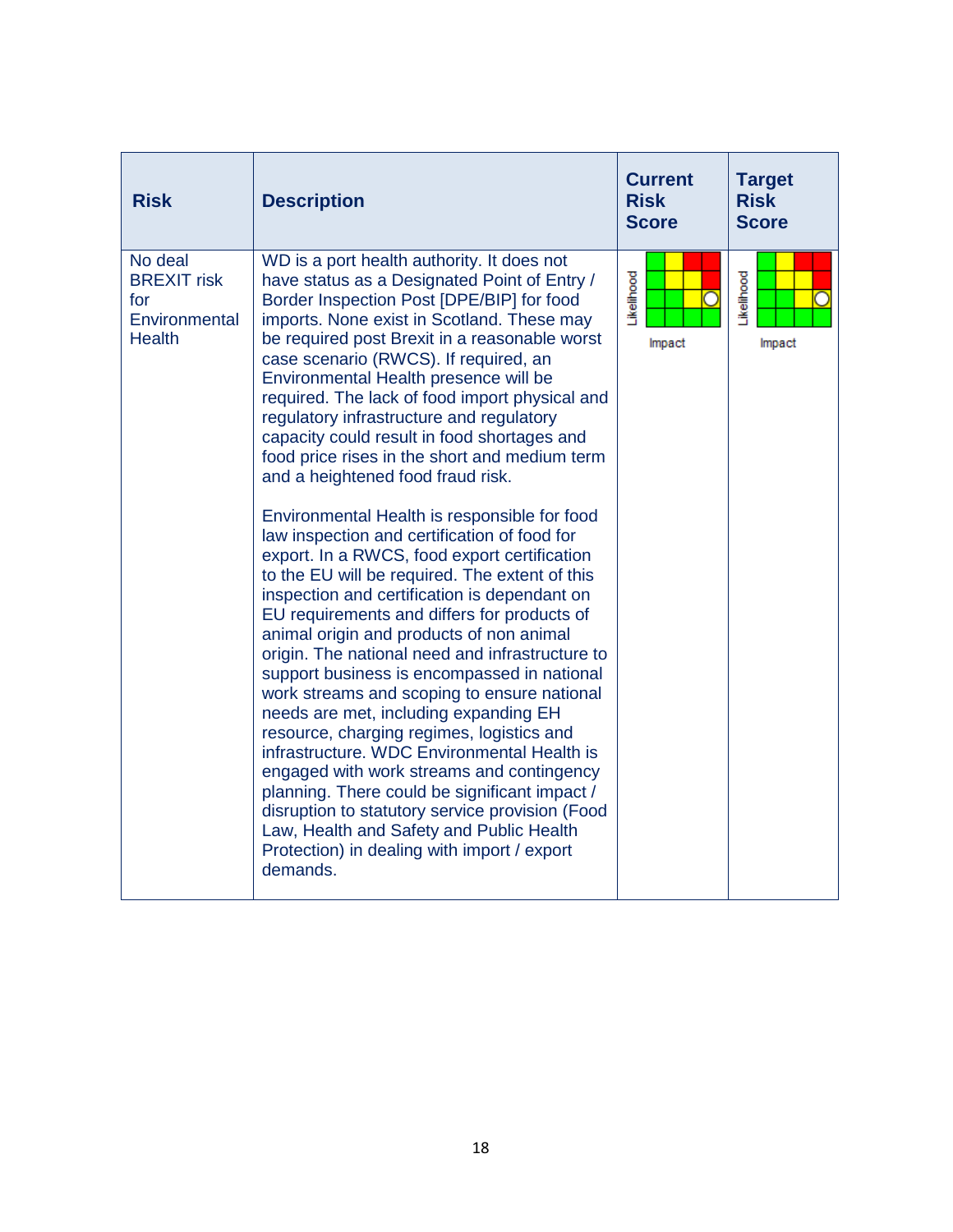## **Appendix 1 – Structure Chart**

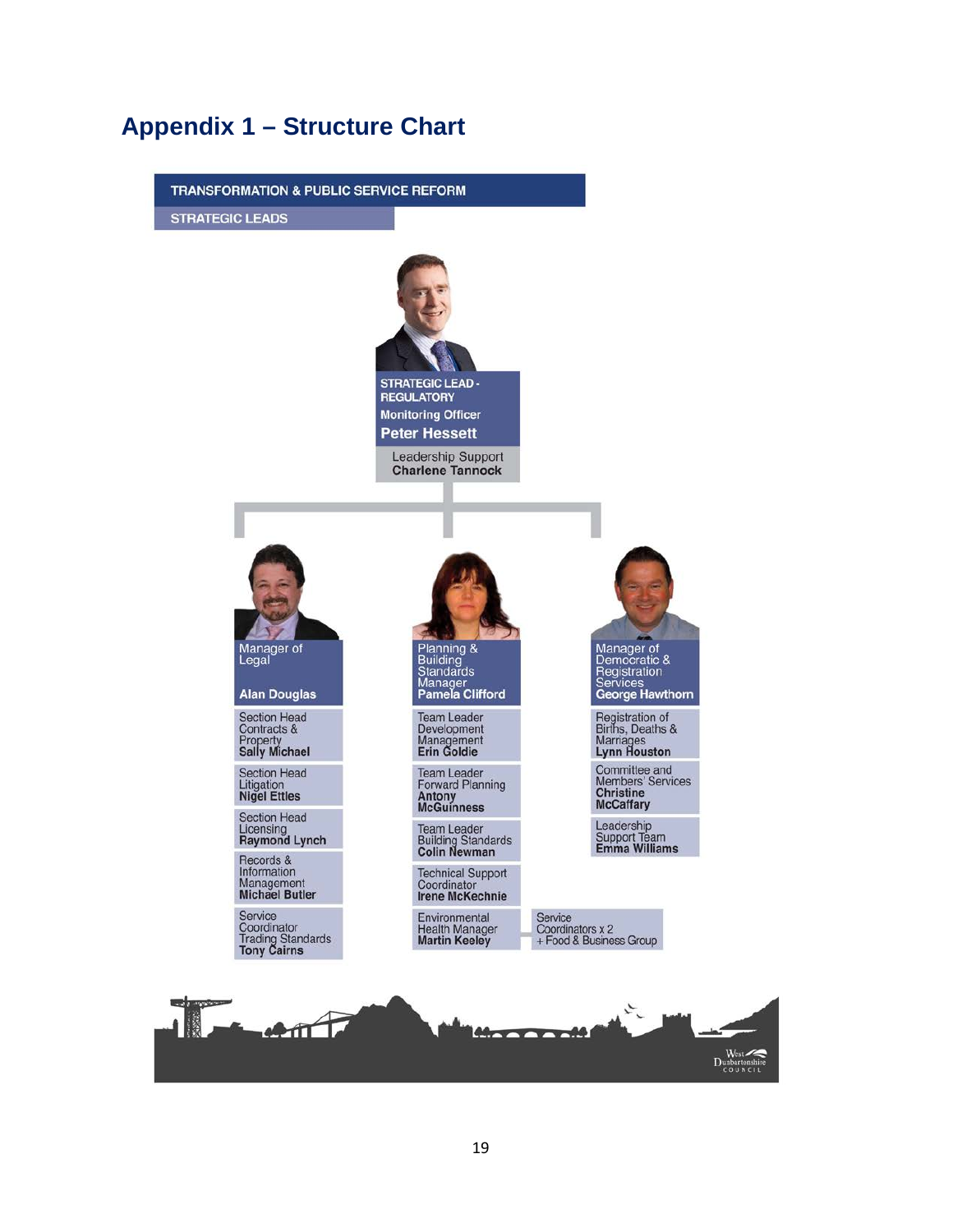## **Appendix 2 - Action Plan**

| $\mathbf{P}$                                                                                                                               | A strong local economy and improved job opportunities                                                                                                                                                    |                    |         |                               |               |                    |  |  |
|--------------------------------------------------------------------------------------------------------------------------------------------|----------------------------------------------------------------------------------------------------------------------------------------------------------------------------------------------------------|--------------------|---------|-------------------------------|---------------|--------------------|--|--|
| Ob                                                                                                                                         | Increased employment and training opportunities                                                                                                                                                          |                    |         |                               |               |                    |  |  |
| <b>Title</b>                                                                                                                               |                                                                                                                                                                                                          |                    |         | <b>Start Date</b>             | Due Date      | <b>Assigned To</b> |  |  |
| the ground                                                                                                                                 | Continue to work to ensure that the key regeneration sites are progressed on site and high quality development is achieved on                                                                            |                    |         | 01-Apr-2019                   | 31-Mar-2020   | Pamela Clifford    |  |  |
|                                                                                                                                            | Monitor development on the key regeneration sites to ensure that they comply with the approved consent                                                                                                   |                    |         | 01-Apr-2019                   | 31-Mar-2020   | <b>Erin Goldie</b> |  |  |
|                                                                                                                                            | Participate in the examination of the Local Development Plan                                                                                                                                             |                    |         | 01-Jun-2019                   | 31-Mar-2020   | Pamela Clifford    |  |  |
| Evaluate the Place & Design Panel                                                                                                          |                                                                                                                                                                                                          |                    |         | 01-Apr-2019                   | 31-Mar-2020   | Pamela Clifford    |  |  |
| $\left( \mathbf{P}\right)$                                                                                                                 | Supported individuals, families and carers living independently and with dignity                                                                                                                         |                    |         |                               |               |                    |  |  |
| $\overline{\text{Ob}}$                                                                                                                     | Improved wellbeing                                                                                                                                                                                       |                    |         |                               |               |                    |  |  |
|                                                                                                                                            |                                                                                                                                                                                                          | 2017/18            | 2018/19 |                               | 2019/20       | <b>Assigned To</b> |  |  |
| <b>Short Name</b>                                                                                                                          |                                                                                                                                                                                                          | Value              | Value   | <b>Target</b>                 | <b>Target</b> |                    |  |  |
| NO2)                                                                                                                                       | % of air quality monitoring stations complying with the national objective for nitrogen dioxide at<br>the nearest building facades of residential properties, schools, hospitals and care homes (40ug/m3 | 100%               | 100%    | 100%                          | 100%          | <b>Pat Hoey</b>    |  |  |
|                                                                                                                                            | Percentage of highest priority pest control service requests responded to within 2 working days                                                                                                          | 95%                | 95%     | 95%                           | 95%           | John Stevenson     |  |  |
| environmental health                                                                                                                       | Percentage of businesses satisfied or very satisfied with the service they received from                                                                                                                 | New for<br>2018/19 | 96.4%   | 97.5%                         | 95%           | Martin Keeley      |  |  |
| environmental health                                                                                                                       | Percentage of customers satisfied or very satisfied with the service they received from                                                                                                                  | New for<br>2018/19 | 90.1%   | 88%                           | 85%           | Martin Keeley      |  |  |
| Percentage of businesses and activities regulated by environmental health who are substantially<br>compliant with legislative requirements |                                                                                                                                                                                                          | New for<br>2018/19 | 89%     | 75%                           | 75%           | Martin Keeley      |  |  |
| Total annual redress won for consumers by Trading Standards Group (£)                                                                      |                                                                                                                                                                                                          | £57,929.00         | £16,376 | Data only PI - no targets set |               | <b>Tony Cairns</b> |  |  |
|                                                                                                                                            | Food Safety: Percentage of premises in the highest risk category (6 monthly inspections by Food &<br>Business Group) that were inspected on time                                                         | 100%               | 100%    | 100%                          | 100%          | Martin Keeley      |  |  |
|                                                                                                                                            | Food Safety: Percentage of premises in the high risk category (12 monthly inspections by Food &                                                                                                          | 100%               | 100%    | 100%                          | 100%          | Martin Keeley      |  |  |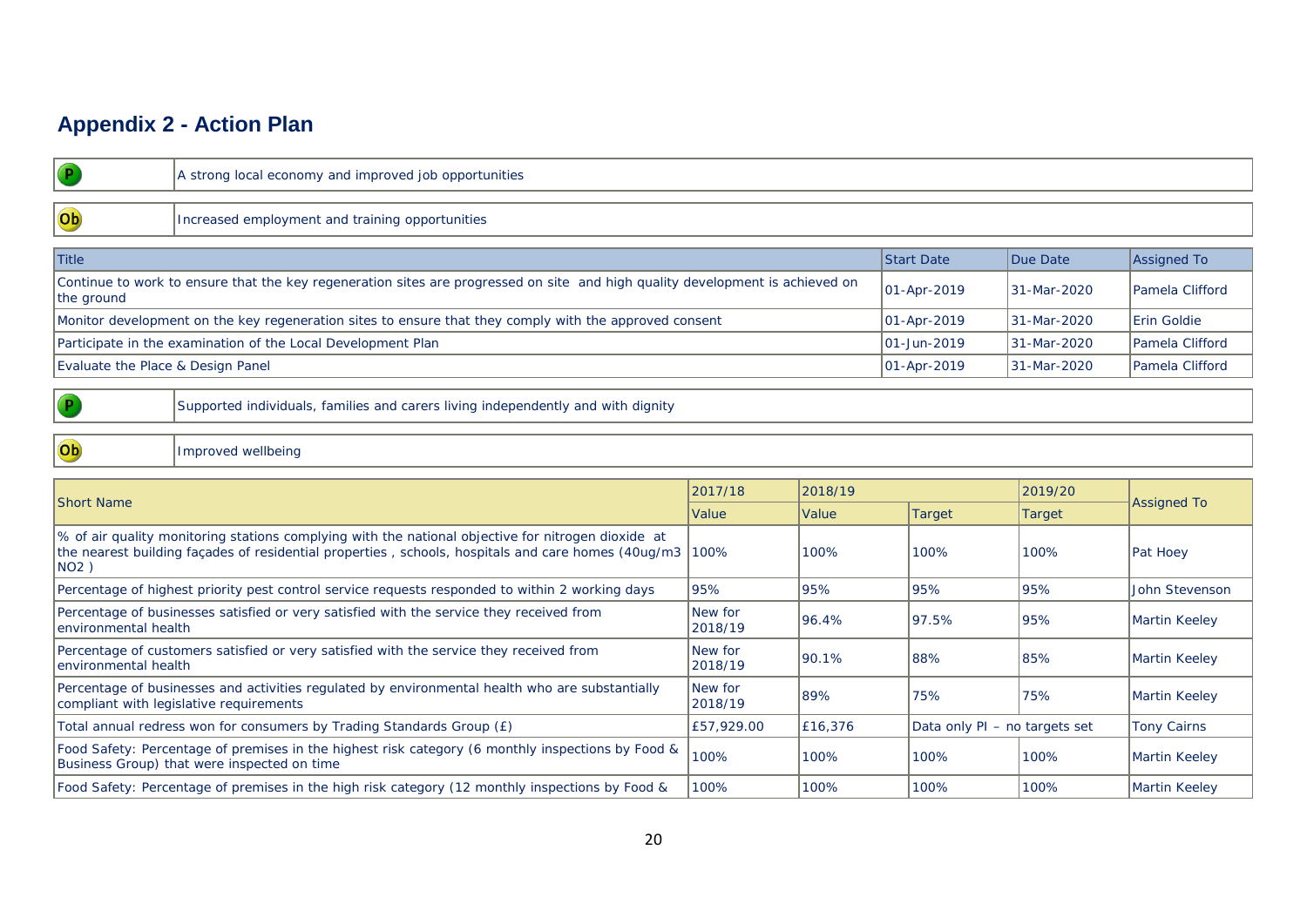| <b>Short Name</b>                                                                                                        | 2017/18            | 2018/19                    |                               | 2019/20       | <b>Assigned To</b> |
|--------------------------------------------------------------------------------------------------------------------------|--------------------|----------------------------|-------------------------------|---------------|--------------------|
|                                                                                                                          | <b>Value</b>       | <b>Value</b>               | Target                        | <b>Target</b> |                    |
| Business Group) that were inspected on time                                                                              |                    |                            |                               |               |                    |
| Percentage of service users satisfied or very satisfied with the service they received from trading<br><b>Istandards</b> | New for<br>2018/19 | 185%                       | 80%                           | l80%          | Tony Cairns        |
| Percentage of businesses satisfied or very satisfied with the service they received from trading<br><b>Istandards</b>    | New for<br>2018/19 | 100%                       | 80%                           | l80%          | <b>Tony Cairns</b> |
| Cost of trading standards per 1,000 population £                                                                         | E3.147.00          | LGBF - Available E3.227.00 |                               | E3.227.00     | <b>Tony Cairns</b> |
| Cost of environmental health per 1,000 population £                                                                      | E13,190.00         | 101/20                     | E14,968.00                    | E14,968.00    | Martin Keeley      |
| Number of reports of bogus/cold callers                                                                                  | 56                 | 38                         | Data only PI - no targets set |               | <b>Tony Cairns</b> |

| <b>Title</b>                                                                                                                                                                                                  | <b>Start Date</b>   | Due Date     | Assigned To             |
|---------------------------------------------------------------------------------------------------------------------------------------------------------------------------------------------------------------|---------------------|--------------|-------------------------|
| Ensure compliance with the revised Food Law Rating Scheme due to be implemented in April 2019                                                                                                                 | $ 01 - Apr - 2019 $ | 131-Mar-2020 | Martin Keeley           |
| Engage with the newly formed Public Health Scotland to ensure collaborative working and Environmental Health resources are<br>effectively targeted in public health priority areas within West Dunbartonshire | 01-Apr-2019         | 131-Mar-2020 | <b>IPamela Clifford</b> |
| Review the implications of BREXIT on Food Export Health Certification and introduce any necessary measures                                                                                                    | $ 01 - Apr - 2019 $ | 131-Mar-2020 | Martin Keeley           |

| <b>Title</b>                                             | <b>Description</b>                                                                                                                                                                                                                                                                                                                                                                                                                                                                                                                                                                                                                                                                                                                                                                                                                                                                                                                                                                                                                                                                                                                                                                                                                                                                                                                                                                                      | Current Risk Score Target Risk Score |                   | Assigned To   |
|----------------------------------------------------------|---------------------------------------------------------------------------------------------------------------------------------------------------------------------------------------------------------------------------------------------------------------------------------------------------------------------------------------------------------------------------------------------------------------------------------------------------------------------------------------------------------------------------------------------------------------------------------------------------------------------------------------------------------------------------------------------------------------------------------------------------------------------------------------------------------------------------------------------------------------------------------------------------------------------------------------------------------------------------------------------------------------------------------------------------------------------------------------------------------------------------------------------------------------------------------------------------------------------------------------------------------------------------------------------------------------------------------------------------------------------------------------------------------|--------------------------------------|-------------------|---------------|
| INo deal BREXIT risk for<br><b>IEnvironmental Health</b> | WD is a port health authority. It does not have status as a Designated Point of Entry / Border<br>Inspection Post [DPE/BIP] for food imports. None exist in Scotland. These may be required post<br>Brexit in a reasonable worst case scenario (RWCS). If required, an Environmental Health presence<br>will be required. The lack of food import physical and regulatory infrastructure and regulatory<br>capacity could result in food shortages and food price rises in the short and medium term and a<br>heightened food fraud risk.<br>Environmental Health is responsible for food law inspection and certification of food for export. In a<br>RWCS, food export certification to the EU will be required. The extent of this inspection and<br>certification is dependent on EU requirements and differs for products of animal origin and<br>products of non-animal origin. The national need and infrastructure to support business is<br>encompassed in national work streams and scoping to ensure national needs are met, including<br>expanding EH resource, charging regimens, logistics and infrastructure. WDC Environmental<br>Health is engaged with work streams and contingency planning. There could be significant impact /<br>disruption to statutory service provision (Food Law, Health and Safety and Public Health<br>Protection) in dealing with import / export demands. | 흨<br>Impact                          | elihood<br>Impact | Martin Keeley |
|                                                          |                                                                                                                                                                                                                                                                                                                                                                                                                                                                                                                                                                                                                                                                                                                                                                                                                                                                                                                                                                                                                                                                                                                                                                                                                                                                                                                                                                                                         |                                      |                   |               |

Ob More affordable and suitable housing options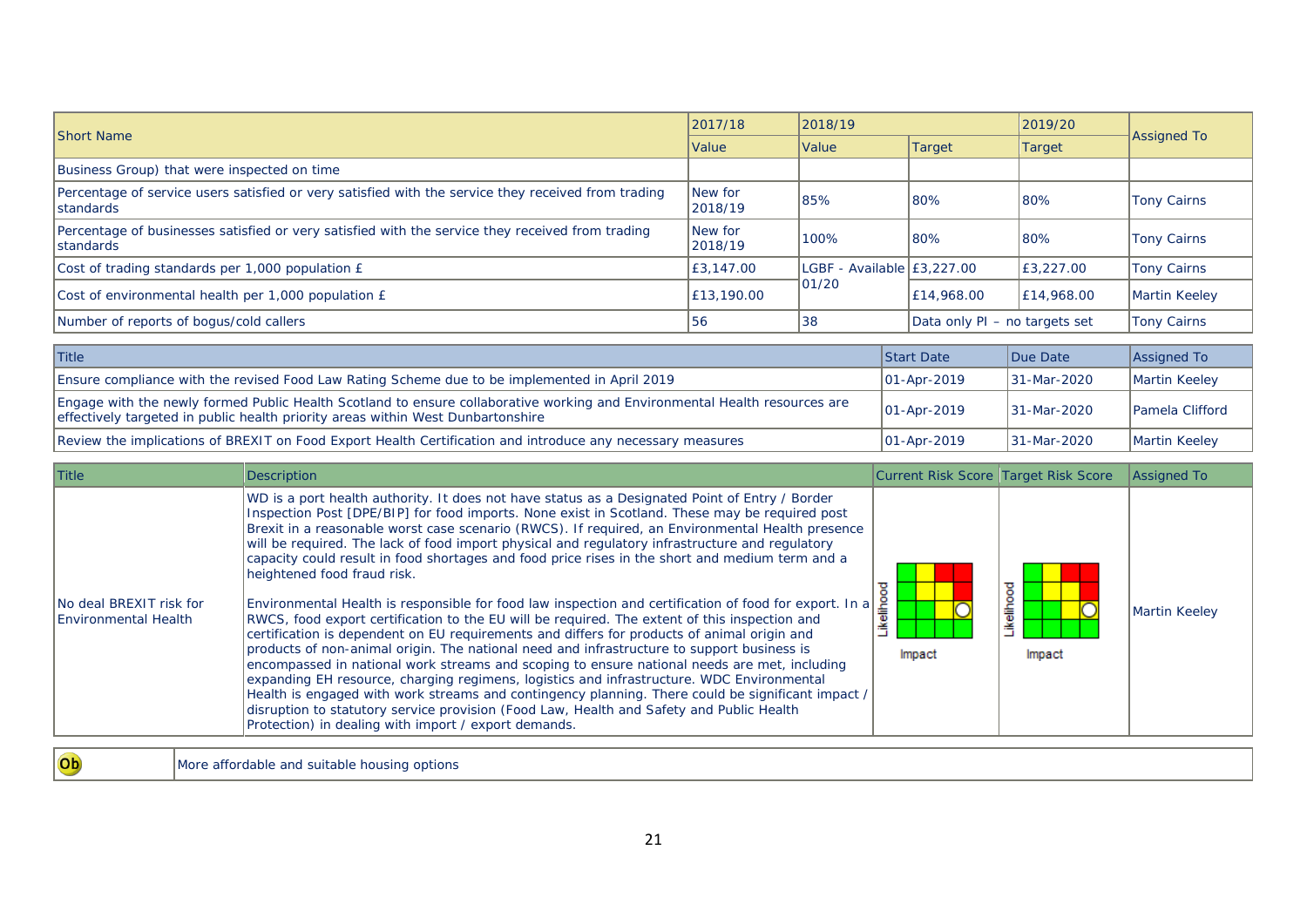| <b>Short Name</b>                                                                     | 2017/18 | 2018/19      |        | 2019/20 |                    |
|---------------------------------------------------------------------------------------|---------|--------------|--------|---------|--------------------|
|                                                                                       | l Value | <b>Value</b> | Target | Target  | <b>Assigned To</b> |
| Percentage of private landlord applications administered and processed within 21 days | 199.4%  | 99%          | 195%   | 195%    | John Stevenson     |

| <b>Title</b>                                                                                                                                                                                                                    | <b>Start Date</b>   | Due Date    | Assigned To   |
|---------------------------------------------------------------------------------------------------------------------------------------------------------------------------------------------------------------------------------|---------------------|-------------|---------------|
| Implement the revised scheme for landlord registration applications and fees that will be introduced in 2019                                                                                                                    | $ 01 - Apr - 2019 $ | 31-Mar-2020 | Martin Keeley |
| Provide legal assistance in the negotiation and completion of the requisite legal agreement and assist colleagues throughout the<br>Council to develop the knowledge to take the programme forward Affordable Housing Programme | $ 01 - Apr - 2019 $ | 31-Mar-2020 | Alan Douglas  |
| Establish an Energy Supply Company (ESCo) for the District Heating System, including governance rules for its operation, and<br>formally constitute it as an arms-length but wholly owned entity                                | $ 01 - Apr - 2019 $ | 31-Mar-2020 | Alan Douglas  |

 $\bullet$ 

Ob

 $\overline{\mathbf{P}}$ 

Ob

Open, accountable and accessible local government

Equity of access for all residents

| <b>Short Name</b>                                                  | 2017/18 | 2018/19      |               | 2019/20 |                                         |  |
|--------------------------------------------------------------------|---------|--------------|---------------|---------|-----------------------------------------|--|
|                                                                    | Value   | <b>Value</b> | <b>Target</b> | Target  | Assianed To                             |  |
| Ⅰ% of committee agendas published within standing order timescales | '98%    | 199.1%       | 98.2%         | 98.4%   | George Hawthorn;<br>Christine McCaffary |  |

Efficient and effective frontline services that improve the everyday lives of residents

A continuously improving Council delivering best value

| <b>Short Name</b>                                                                                                 | 2017/18             | 2018/19      |               | 2019/20 |                      |
|-------------------------------------------------------------------------------------------------------------------|---------------------|--------------|---------------|---------|----------------------|
|                                                                                                                   | <i><b>Value</b></i> | <b>Value</b> | <b>Target</b> | Target  | <b>Assigned To</b>   |
| Planning applications (major developments) - average number of weeks to decision                                  | 18.2                | 20           | <b>20</b>     | 20      | <b>Erin Goldie</b>   |
| Planning applications (householder) - average number of weeks to decision                                         | $\sqrt{1}$ .        | 11.2         |               |         | <b>Erin Goldie</b>   |
| Planning applications (local development, excluding householder) - average number of weeks to<br><b>Idecision</b> | 11.7                | <b>TBC</b>   | -12           | 12      | <b>IErin Goldie</b>  |
| Percentage of Environmental Health Service customer service requests first responded to within 2<br>working days  | New for<br>2018/19  | 194%         | 90%           | 90%     | Martin Keeley        |
| Percentage of building warrant applications responded to within 20 working days                                   | 72%                 | 70%          | 80%           | l80%    | <b>IColin Newman</b> |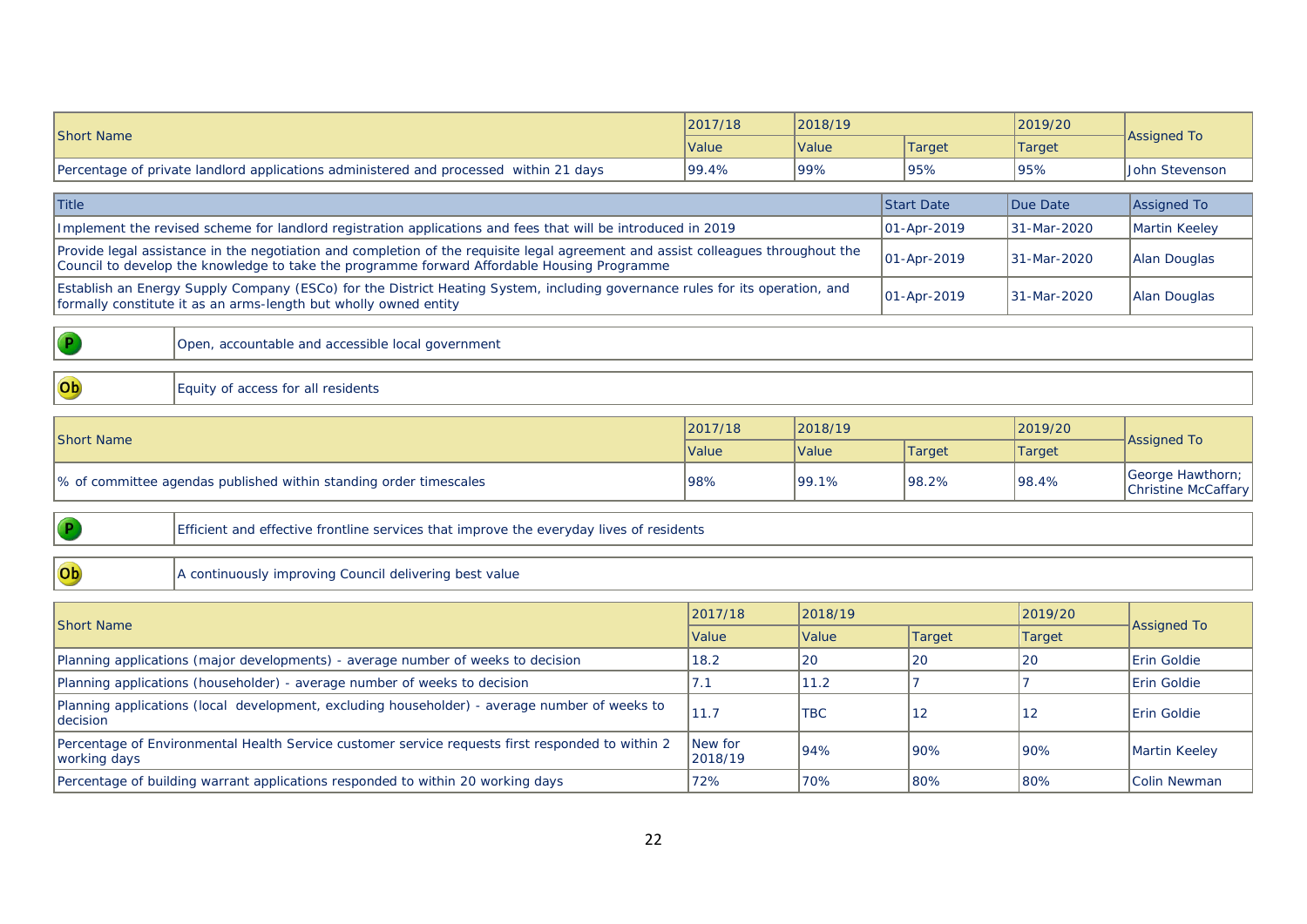| <b>Short Name</b>                                                        | 2017/18   | 2018/19                                                                                                                    |        | 2019/20 | Assigned To             |  |
|--------------------------------------------------------------------------|-----------|----------------------------------------------------------------------------------------------------------------------------|--------|---------|-------------------------|--|
| <i><b>Value</b></i>                                                      |           | Value                                                                                                                      | Target | Target  |                         |  |
| Overall time taken to issue building warrant (weeks)                     | 16        |                                                                                                                            | 16     | ιc      | <b>Colin Newman</b>     |  |
| Cost per planning application                                            | £4,718.00 | LGBF - Available $\left  \begin{smallmatrix} 2.4 & 0 & 0 \\ 0.4 & 0.0 & 0 \\ 0 & 0 & 0 \end{smallmatrix} \right $<br>01/20 |        | E4.800  | <b>IPamela Clifford</b> |  |
| Average time taken to deliver a commercial planning application decision | 9.08      | <b>TBC</b>                                                                                                                 | 8.5    | 18.5    | <b>IPamela Clifford</b> |  |

| <b>Title</b>                                                                                                                                           | <b>Start Date</b>   | Due Date     | <b>Assigned To</b>     |
|--------------------------------------------------------------------------------------------------------------------------------------------------------|---------------------|--------------|------------------------|
| Implement the changes required by the Planning Bill                                                                                                    | $ 01 - Apr - 2019 $ | 131-Mar-2020 | Pamela Clifford        |
| Ensure that processes and performance meets Scottish Government requirements to ensure that Building Standards verification is 01-Apr-2019<br>lawarded |                     | 131-Mar-2020 | Colin Newman           |
| Implement the new geographic information system (GIS)                                                                                                  | $ 01 - Apr - 2019 $ | 131-Mar-2020 | <b>Irene McKechnie</b> |
| Formally register the Council's ownership of the solum of the River Leven from Loch Lomond to Dumbarton in the Land Register of<br><b>Scotland</b>     | 01-Apr-2019         | 131-Mar-2020 | Sally Michael          |
| Transfer of Committee Management Information System (CMIS) to a cloud based server                                                                     | $ 01 - Apr - 2019 $ | 131-Mar-2020 | George Hawthorn        |
| Implement the Registration Marketing Plan                                                                                                              | $ 01 - Apr - 2019 $ | 131-Mar-2020 | George Hawthorn        |
| Ensure implementation of Improvement Action Plans arising from the self-evaluation process                                                             | $ 01 - Apr - 2019 $ | 131-Mar-2020 | <b>I</b> Peter Hessett |

| <b>Title</b>                                                                                                                                                                                                                                        | <b>Description</b>                                                                                                                                                                                                                                                                                                                                                                                                                            | Current Risk Score Target Risk Score |                         | <b>Assigned To</b> |
|-----------------------------------------------------------------------------------------------------------------------------------------------------------------------------------------------------------------------------------------------------|-----------------------------------------------------------------------------------------------------------------------------------------------------------------------------------------------------------------------------------------------------------------------------------------------------------------------------------------------------------------------------------------------------------------------------------------------|--------------------------------------|-------------------------|--------------------|
| Failure to monitor and enforce regulatory areas<br>with public risk                                                                                                                                                                                 | The Council fails to comply with statutory regulatory duties in respect of<br>environmental health, trading standards and licensing laws                                                                                                                                                                                                                                                                                                      | elihood<br>≝<br>Impact               | ह<br>흩<br>≚<br>Impact   | Martin Keeley      |
| Failure to adequately respond to an emergency<br>situation such as a multiple fatality workplace<br>accident, outbreak of food borne communicable<br>disease, a major public health incident (human<br>or animal disease or environmental incident) | As a result of reduced management in Environmental Health, reduced staff<br>and financial resources in both Environmental Health and Trading Standards,<br>and ongoing, increased and competing regulatory demand, workforce planning<br>issues (high age profile and a national shortage of qualified staff),<br>Environmental Health and Trading standards are at risk of not being able to<br>competently respond to emergency situations. | ष्ठ<br>흛<br>Impact                   | ष्ठ<br>흛<br>≚<br>Impact | Martin Keeley      |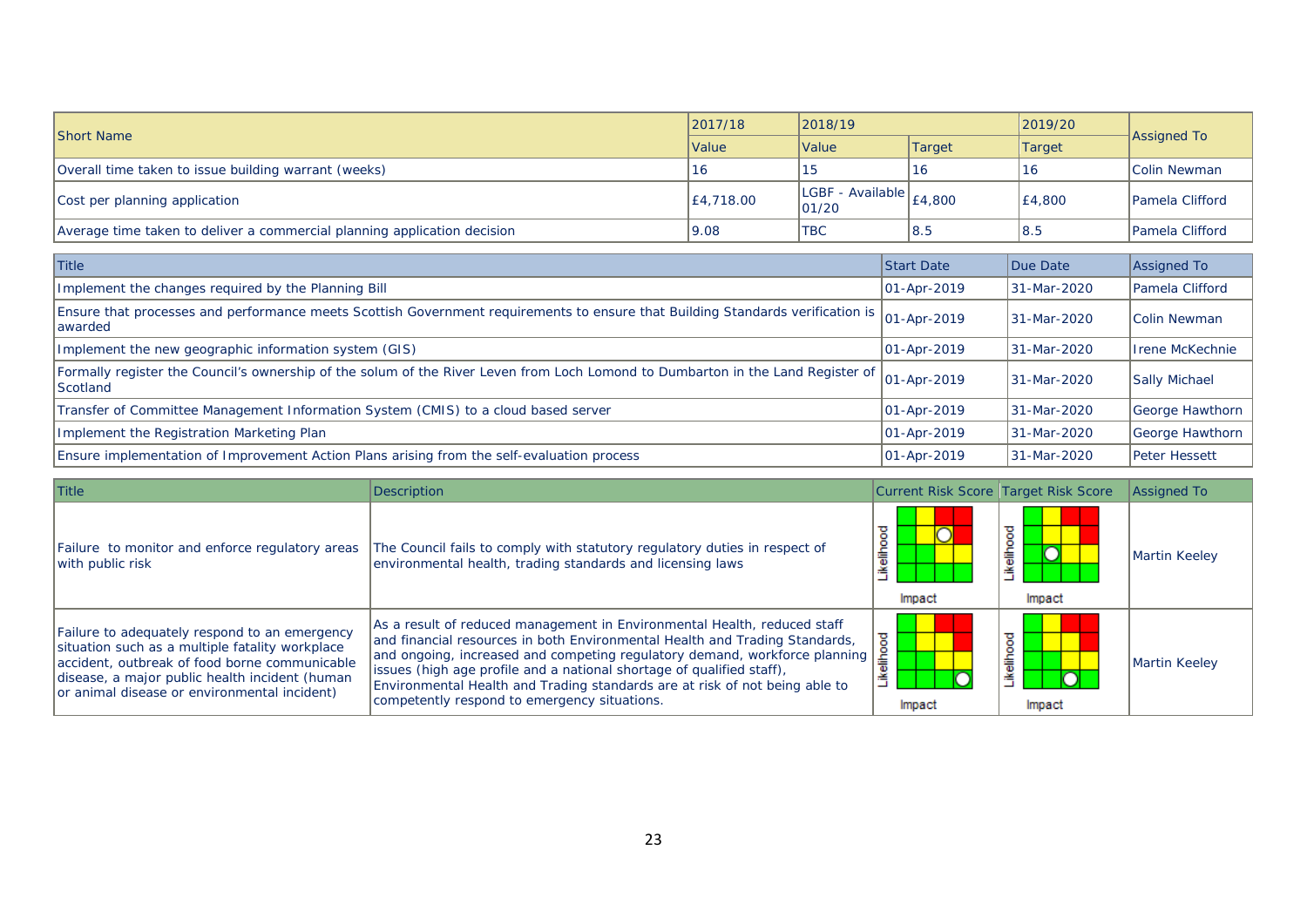## **Appendix 3: Quality Standards**

West Dunbartonshire Council has a Good Governance Code based on guidance from CIPFA (Chartered Institute of Public Finance & Accountancy). It sets out a range of principles which the Council should adhere to, and details the behaviours and actions which demonstrate good governance in practice. The Council's compliance with this Code is reviewed each year and a supporting action plan is developed to improve compliance.

As part of the Good Governance Code, we must consider our approach to quality standards. Quality standards help to define what service users can expect to receive, and remind both the organisation and our employees of the challenges and obligations they face in delivering best value services.

The quality standards for Regulatory are set out below. They will be monitored and managed regularly by the management team and reported annually to the relevant service committee, together with this delivery plan.

| <b>Service Area</b>                                                                         | <b>Quality Standard</b>                                                                                              | <b>How will the Quality Standard be</b><br>measured?                                                                                      |
|---------------------------------------------------------------------------------------------|----------------------------------------------------------------------------------------------------------------------|-------------------------------------------------------------------------------------------------------------------------------------------|
| Legal<br><b>Services</b><br>(including<br><b>Trading</b>                                    | We will acknowledge consumer<br>complaints to Trading<br>Standards within 2 working<br>days                          | CS/LDRS-TS/001 Percentage of consumer<br>complaints first responded to within two<br>working days                                         |
| Standards)                                                                                  | We will acknowledge trading<br>standards business advice<br>requests within two working<br>days                      | CS/LDRS-TS/002 Percentage of business<br>advice requests first responded to within<br>two working days                                    |
|                                                                                             | We will deal with trading<br>standards business advice<br>requests within 14 days of<br>receipt                      | SPS4b PS4biii: Percentage of trading<br>standards business advice requests that<br>were dealt with within 14 days                         |
| Planning &<br><b>Building</b><br><b>Standards</b><br>(including<br>Environmental<br>Health) | We will acknowledge<br><b>Environmental Health service</b><br>requests within 2 working days                         | REG/EHS/005 Percentage of<br><b>Environmental Health Service customer</b><br>service requests first responded to within 2<br>working days |
|                                                                                             | We will respond to pest control<br>requests that are categorised<br>as the highest priority within 2<br>working days | CS/EH/LPI001: Percentage of highest<br>priority pest control service requests<br>responded to within 2 working days                       |
|                                                                                             | We will issue a decision on<br>valid householder planning<br>applications within 8 weeks                             | H/PBS/20 Planning applications<br>(householder) - average number of weeks<br>to decision                                                  |
|                                                                                             | We will respond to building<br>warrant applications within 20<br>working days                                        | REG/P&BS/998 Percentage of building<br>warrant applications responded to within 20<br>working days                                        |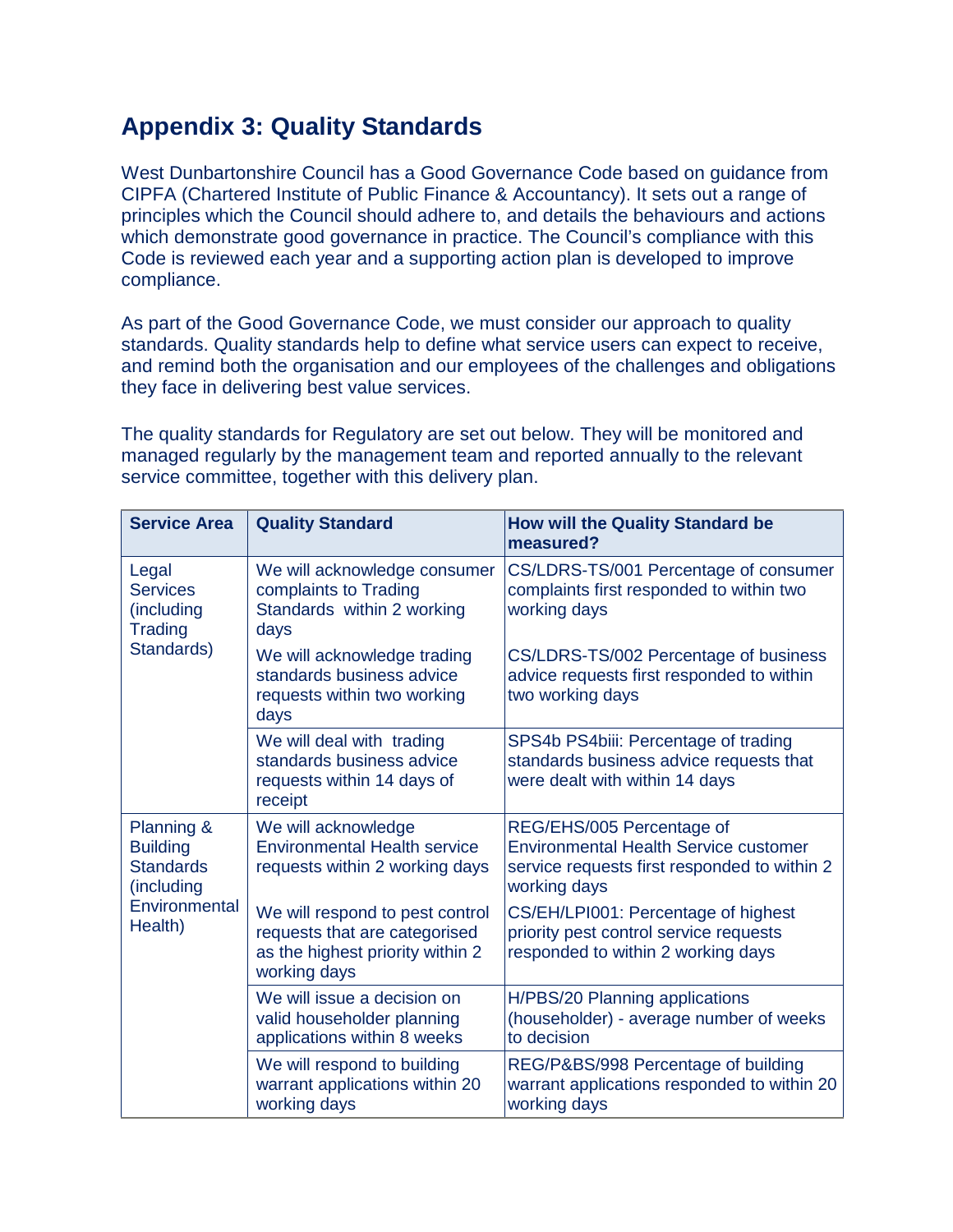| <b>Service Area</b>                             | <b>Quality Standard</b>                                                                                                                                        | <b>How will the Quality Standard be</b><br>measured?                                                                                                           |
|-------------------------------------------------|----------------------------------------------------------------------------------------------------------------------------------------------------------------|----------------------------------------------------------------------------------------------------------------------------------------------------------------|
|                                                 | We will respond to high priority<br>planning enforcement breaches<br>within 5 working days                                                                     | REG/P&BS/997 Percentage of high priority<br>planning enforcement breaches responded<br>to within 5 working days                                                |
|                                                 | We will inspect food<br>businesses in the highest risk<br>category within 28 calendar<br>days of their intervention date<br>(determined by risk<br>assessment) | SPS1bii Food Safety: Percentage of<br>premises in the highest risk category (6<br>monthly inspections by Food & Business<br>Group) that were inspected on time |
|                                                 | We will inspect food<br>businesses in the high risk<br>category within 28 calendar<br>days of their intervention date<br>(determined by risk<br>assessment)    | SPS1cii Food Safety: Percentage of<br>premises in the high risk category (12<br>monthly inspections by Food & Business<br>Group) that were inspected on time   |
|                                                 | We will administer and process<br>private landlord applications<br>within 21 calendar days                                                                     | REG/RS-CHP/004 Percentage of private<br>landlord applications administered and<br>processed within 21 days                                                     |
| Democratic &<br>Registration<br><b>Services</b> | We will publish council and<br>committee agendas 10 clear<br>working days before the date of<br>the meeting.                                                   | SP/1722/12 % of committee agendas<br>published within standing order timescales                                                                                |
|                                                 | We will produce minutes of<br>council and committee<br>meetings within 3 clear working<br>days of the meeting.                                                 | REG/D&RS/001 Percentage of Council and<br>Committee minutes produced within 3 clear<br>working days of the meeting                                             |
|                                                 | We will upload all committee<br>actions onto Pentana within 3<br>clear working days of the draft<br>minute being approved.                                     | REG/D&RS/002 Percentage of all<br>committee actions uploaded onto Pentana<br>within 3 clear working days of the draft<br>minute being approved                 |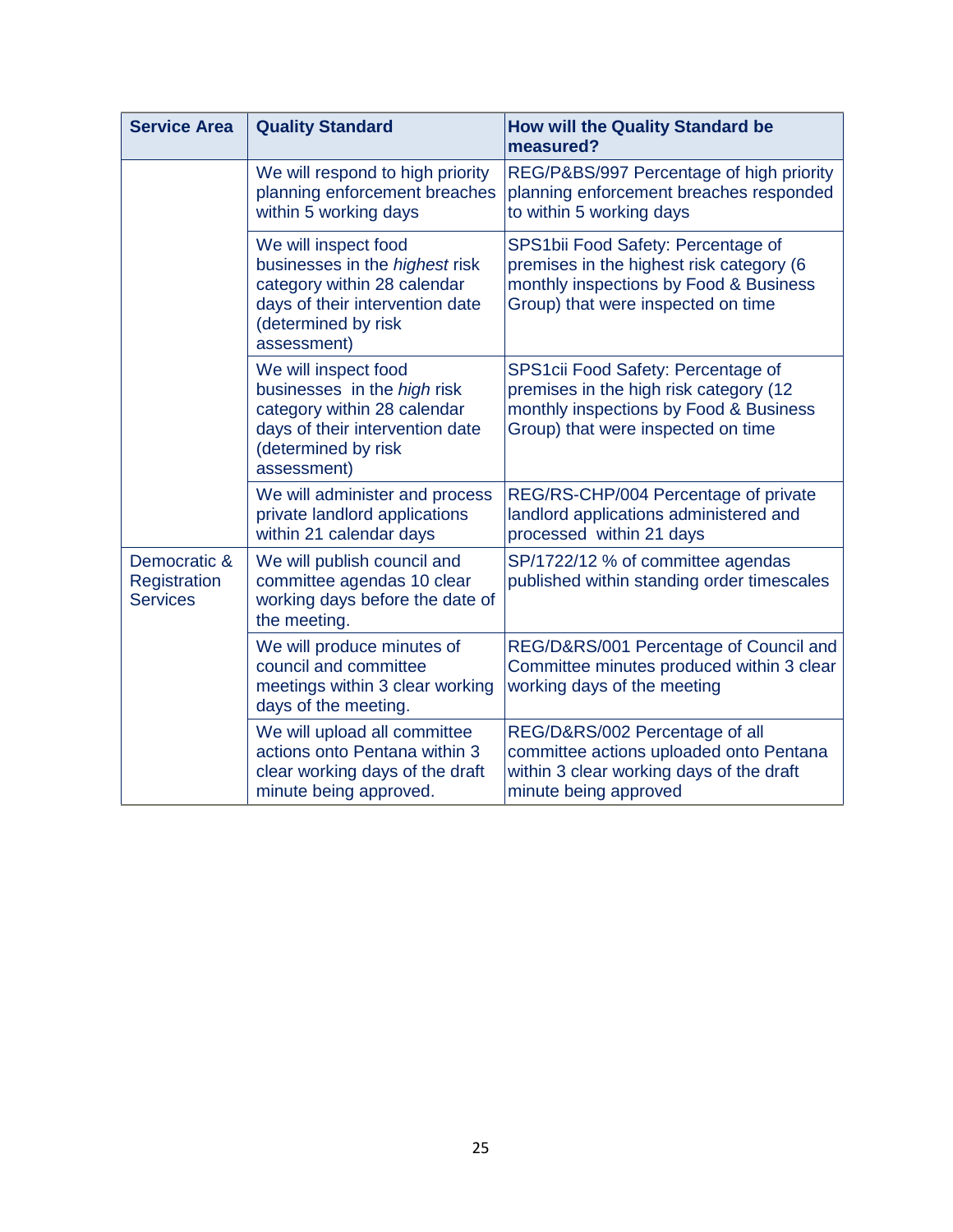## **Appendix 4: Resources**

## **Financial**

The 2019/20 revenue budget for Regulatory is £2.57m net. A breakdown by service area is given below. We will make the best use of the resources available to deliver on key priority areas and secure external/match funding where this is possible.

| <b>Service Area</b>         | <b>Gross Expenditure</b><br>2019/20 (£) | <b>Gross Income</b><br>2019/20 (£) | <b>Net Expenditure</b><br>$2019/20$ (£) |
|-----------------------------|-----------------------------------------|------------------------------------|-----------------------------------------|
| Democratic & Registration   | 0.831ml                                 | 0.119m                             | 0.712m                                  |
| <b>Environmental Health</b> | 1.013m                                  | 0.334m                             | 0.679m                                  |
| Licensing                   | 0.213ml                                 | 0.400m                             | $-0187m$                                |
| Legal & Trading Standards   | 1.127ml                                 | 0.184m                             | 0.943m                                  |
| Planning & Building         | 1.250m                                  | 0.827m                             | 0.423m                                  |
| <b>Total</b>                | 4.434m                                  | 1.864m                             | 2.570m                                  |

#### **Employees**

#### *Absence in 2018/19*

The monthly absence statistics for Regulatory are shown below together with the Council average for the same periods for comparison. The figures for Regulatory have been significantly lower that the Council average throughout 2018/19:

|                                               | Apr  | <b>May</b> | Jun | <b>Jul</b> | Aug | Sept Oct | Nov Dec | <b>Jan</b>                                                                          | <b>Feb</b> | <b>Mar</b> |
|-----------------------------------------------|------|------------|-----|------------|-----|----------|---------|-------------------------------------------------------------------------------------|------------|------------|
| <b>Regulatory</b>                             |      |            |     |            |     |          |         | $0.24$   0.79   0.49   0.36   0.23   0.27   0.11   0.08   0.13   0.37   0.37   0.25 |            |            |
| <b>COUNCIL</b><br><b>WIDE</b><br><b>TOTAL</b> | 0.83 |            |     |            |     |          |         | $0.92$   0.84   0.69   0.80   0.93   1.00   1.20   1.23   1.18   1.10   1.07        |            |            |

#### *Employee Numbers*

The headcount and full time equivalent staff in each service area (as of 1 April 2019) is as follows:

| <b>Service Area</b>                                  | <b>Headcount</b> | <b>FTE</b> |
|------------------------------------------------------|------------------|------------|
| <b>Democratic Services</b>                           | 26               | 23.07      |
| <b>Legal Services &amp; Trading Standards</b>        | 25               | 23.93      |
| Planning & Building Standards & Environmental Health | 44               | 41.94      |
| <b>Regulatory Management</b>                         | ◠<br>w           |            |
| <b>TOTAL</b>                                         | 98               | 91.94      |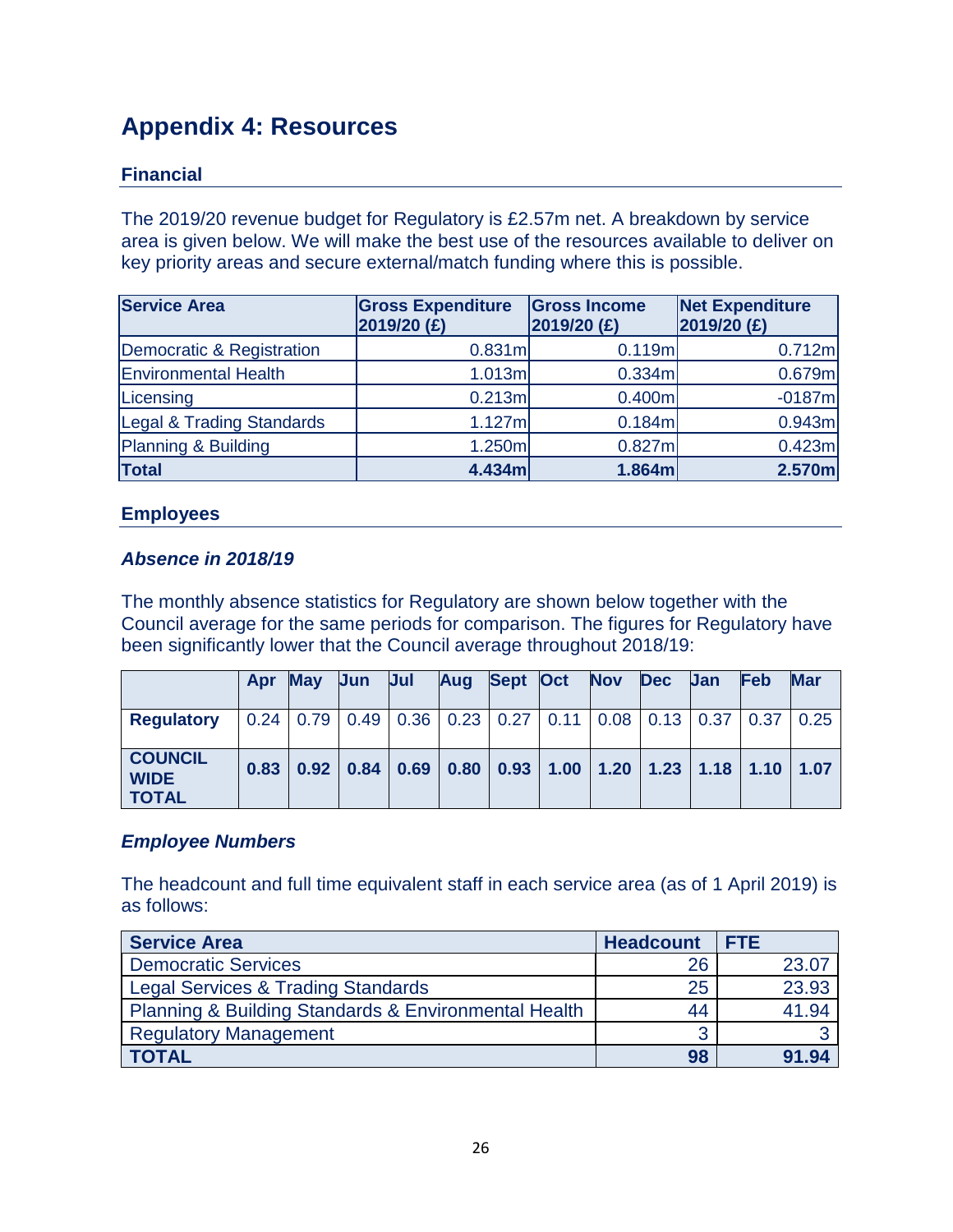### *Annual Workforce Plan*

Workforce planning is integrated within the strategic planning process, highlighting the key workforce related activities for the year and reflecting the longer term strategic aims of the services. Each Strategic Lead is responsible for the annual review of requirements for their respective service areas to ensure that any key actions are identified at an early stage. The workforce plan is set out below and includes a progress update on actions.

| 1. Addressing the gap between current workforce supply and predicted future demand                                       |                                                                                                                                                                                                                                                                                                                                                                                                                                                             |                                                                                                                                                                                                                           |                                                                                |                                                                                                                                                                                                                                 |  |  |
|--------------------------------------------------------------------------------------------------------------------------|-------------------------------------------------------------------------------------------------------------------------------------------------------------------------------------------------------------------------------------------------------------------------------------------------------------------------------------------------------------------------------------------------------------------------------------------------------------|---------------------------------------------------------------------------------------------------------------------------------------------------------------------------------------------------------------------------|--------------------------------------------------------------------------------|---------------------------------------------------------------------------------------------------------------------------------------------------------------------------------------------------------------------------------|--|--|
| <b>Strategy</b>                                                                                                          | Planned service reviews to address gap taking cognisance of<br>opportunities to realise savings through voluntary turnover and<br>consideration of management spans of control<br>Address impact of national reviews in relation to Trading<br>$\bullet$<br>Standard and Public Health in terms of changes to the nature<br>and number of corresponding job roles, taking specific action to<br>address issues of supply of critical roles (as appropriate) |                                                                                                                                                                                                                           |                                                                                |                                                                                                                                                                                                                                 |  |  |
| <b>Expected Outcome</b><br><b>Actions</b>                                                                                | $\bullet$<br>$\bullet$<br>$\bullet$                                                                                                                                                                                                                                                                                                                                                                                                                         | Gap is addressed, whilst:<br>Protecting critical roles (and addressing any associated<br>recruitment and retention risks)<br>Ensuring service priorities are met<br>Minimising risk of voluntary or compulsory redundancy |                                                                                |                                                                                                                                                                                                                                 |  |  |
|                                                                                                                          | Person(s)<br><b>Responsible</b>                                                                                                                                                                                                                                                                                                                                                                                                                             | <b>Resources</b><br><b>Needed</b>                                                                                                                                                                                         | <b>Complete</b><br>By/<br><b>Progress</b>                                      | <b>Measurement</b><br>of outcome                                                                                                                                                                                                |  |  |
| Planned service reviews                                                                                                  | All Service Heads /<br><b>Managers</b>                                                                                                                                                                                                                                                                                                                                                                                                                      | Workforce                                                                                                                                                                                                                 | Ongoing                                                                        | Achievement of<br>savings,<br>streamlined and<br>efficient<br>processes.                                                                                                                                                        |  |  |
| <b>Restructure of Regulatory</b><br>Services (2018)                                                                      | P Hessett                                                                                                                                                                                                                                                                                                                                                                                                                                                   | Workforce                                                                                                                                                                                                                 | Mid-April<br>$2018 -$<br><b>Now</b><br>complete                                | Achievement of<br>savings,<br>streamlined and<br>efficient<br>processes                                                                                                                                                         |  |  |
| Address impact of national<br>reviews in relation to Public<br>Health in terms of changes to<br>the nature of the roles. | Environmental<br><b>Services Manager</b>                                                                                                                                                                                                                                                                                                                                                                                                                    | Workforce                                                                                                                                                                                                                 | <b>Difficult to</b><br>determine<br>at this<br>stage.<br>Medium<br><b>Term</b> | <b>Public Health</b><br>Scotland is<br>established and<br>Environmental<br>Health is<br>resourced and<br>orientated to<br>deliver on public<br>health outcomes<br>with its partners.<br><b>Public Health</b><br>Scotland is set |  |  |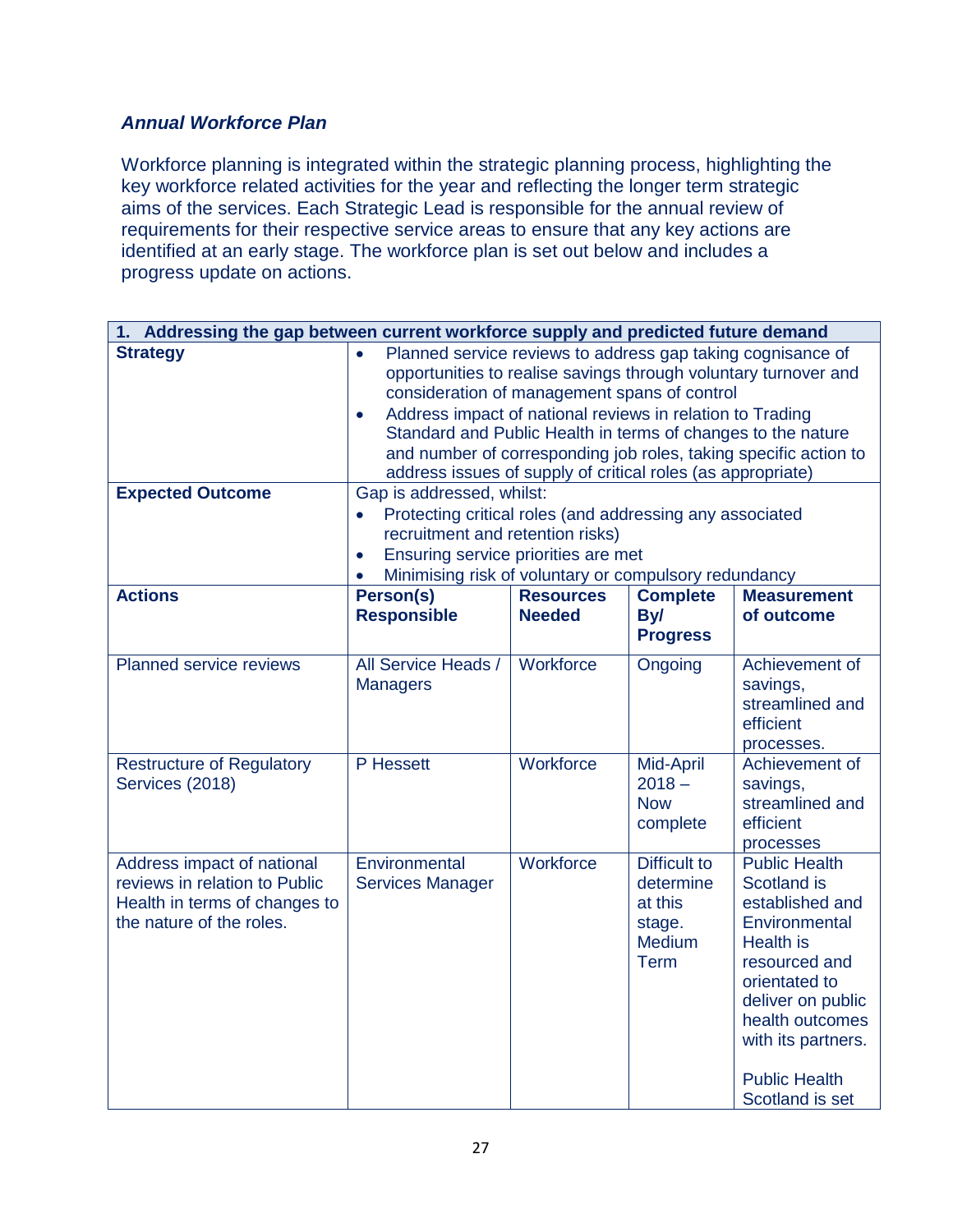|                                                                                                                                                                                                                                                        |                                                                                                          |                                   |                                                 | for inception in<br>December 2019.<br><b>Public Health</b><br>Commission<br>work streams<br>ran during<br>2018/19 and<br>continue<br>throughout<br>2019/20 and<br>include<br>Environmental<br>Health as part of<br>the 'core public<br>health<br>workforce' |
|--------------------------------------------------------------------------------------------------------------------------------------------------------------------------------------------------------------------------------------------------------|----------------------------------------------------------------------------------------------------------|-----------------------------------|-------------------------------------------------|-------------------------------------------------------------------------------------------------------------------------------------------------------------------------------------------------------------------------------------------------------------|
| Explore opportunities to<br>share workforce resources<br>across organisations                                                                                                                                                                          | All service / heads<br>/ Managers                                                                        | Workforce                         | Still an<br>ongoing<br>process                  | Continued<br>service meeting<br>citizens and<br>client needs                                                                                                                                                                                                |
| Graduate recruitment for<br><b>Planning and Building</b><br>standards, to address the<br>national skills shortage for<br>qualified building standards<br>surveyors. Developed a<br>'grow your own' programme<br>to provide the resilience<br>required. | <b>Pamela Clifford</b>                                                                                   | Workforce                         | 31 <sup>st</sup> March<br>2018 and<br>ongoing   | Will be<br>measured by the<br>Success of this<br>programme.                                                                                                                                                                                                 |
| Training on the revised food<br>law rating scheme                                                                                                                                                                                                      |                                                                                                          |                                   | 31 <sup>st</sup> March<br>$2019 -$<br>complete. | Competence is<br>maintained and<br>monitored for<br>compliance<br>through EH audit                                                                                                                                                                          |
| 2. Improving resilience within teams                                                                                                                                                                                                                   |                                                                                                          |                                   |                                                 |                                                                                                                                                                                                                                                             |
| <b>Strategy</b>                                                                                                                                                                                                                                        | Ensure addressed in training plans as identified through the Be the<br><b>Best process</b>               |                                   |                                                 |                                                                                                                                                                                                                                                             |
| <b>Expected Outcome</b>                                                                                                                                                                                                                                | Improved resilience across teams and retention of knowledge and<br>skills associated with critical roles |                                   |                                                 |                                                                                                                                                                                                                                                             |
| <b>Actions</b>                                                                                                                                                                                                                                         | Person(s)<br><b>Responsible</b>                                                                          | <b>Resources</b><br><b>Needed</b> | <b>Complete</b><br>By/<br><b>Progress</b>       | <b>Measurement</b><br>of outcome                                                                                                                                                                                                                            |
| Analysis of resilience risks<br>within teams - identifying<br>individual or team<br>development needs.                                                                                                                                                 | <b>All Managers</b>                                                                                      | Workforce                         | Ongoing                                         |                                                                                                                                                                                                                                                             |
| Develop mentoring and<br>training within teams                                                                                                                                                                                                         | <b>All Managers</b>                                                                                      | Workforce                         | Ongoing<br>Should be                            | Be the Best<br>conversations                                                                                                                                                                                                                                |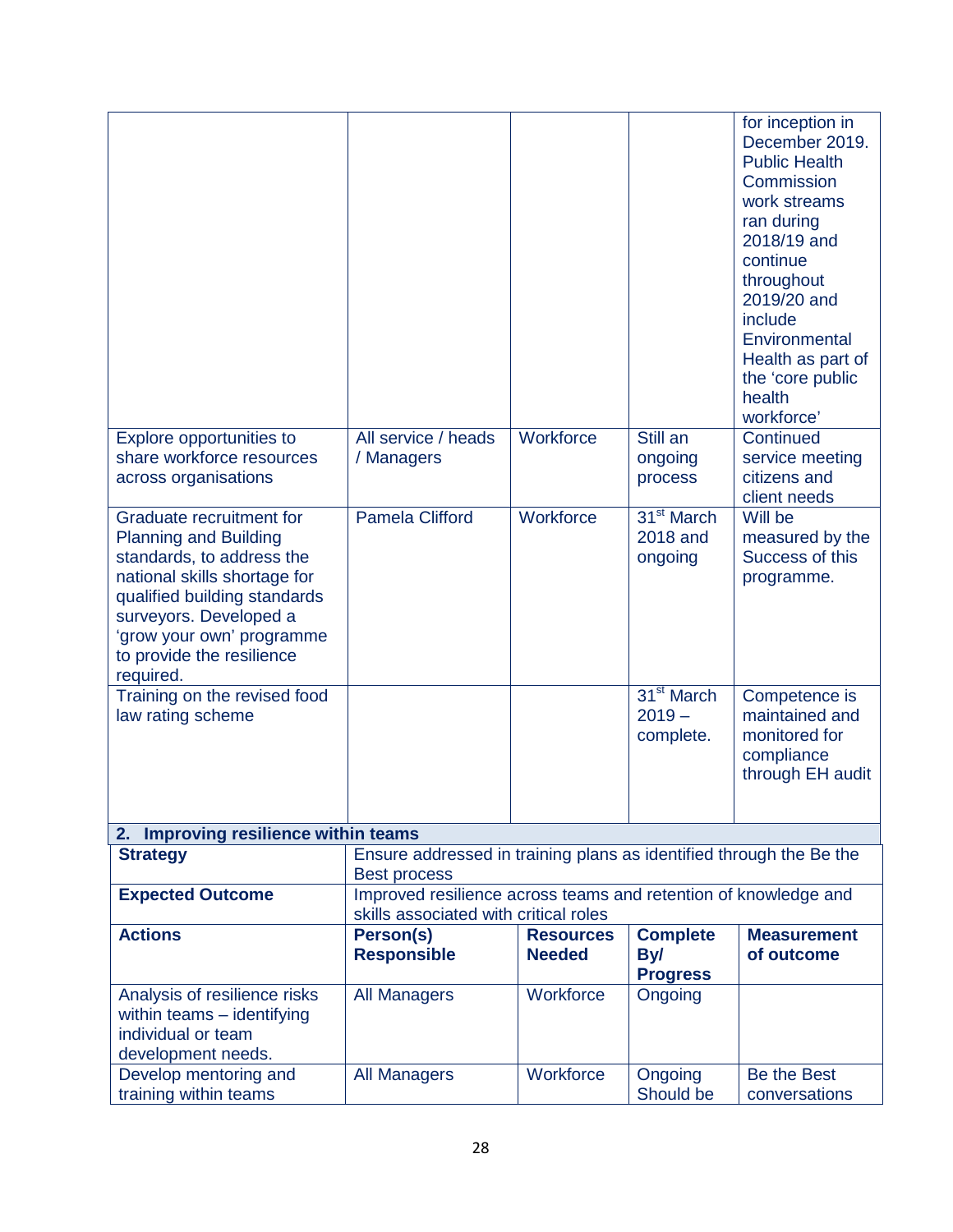|                                                                                      |                                                                                                                         |                      | embedded               |                            |
|--------------------------------------------------------------------------------------|-------------------------------------------------------------------------------------------------------------------------|----------------------|------------------------|----------------------------|
|                                                                                      |                                                                                                                         |                      | within                 |                            |
|                                                                                      |                                                                                                                         |                      | teams.                 |                            |
| Review and promote<br>available courses liaising                                     | Manager                                                                                                                 | Workforce            | Ongoing                | Attendance and<br>internal |
| with OD about approaches                                                             |                                                                                                                         |                      |                        | development                |
| to meet this skills                                                                  |                                                                                                                         |                      |                        | opportunities.             |
| development either from                                                              |                                                                                                                         |                      |                        | Be the Best                |
| internal or external sources.                                                        |                                                                                                                         |                      |                        |                            |
| <b>Promote the Council's</b><br>leadership development                               | Manager                                                                                                                 | Workforce            | Ongoing                | Attendance and<br>internal |
| framework to support the                                                             |                                                                                                                         |                      |                        | development                |
| changing remits and spans                                                            |                                                                                                                         |                      |                        | opportunities.             |
| of control                                                                           |                                                                                                                         |                      |                        | <b>Be the Best</b>         |
| 3. Ensuring ability to keep pace with legislative developments resulting from Brexit |                                                                                                                         |                      |                        |                            |
| <b>Strategy</b>                                                                      | Ensure timely and cost-effective mechanism is in place to support                                                       |                      |                        |                            |
|                                                                                      | associated professional development requirements                                                                        |                      |                        |                            |
| <b>Expected Outcome</b>                                                              | Council is responsive to legislative developments, thereby ensuring<br>organisational compliance and mitigation of risk |                      |                        |                            |
| <b>Actions</b>                                                                       | Person(s)                                                                                                               | <b>Resources</b>     | <b>Complete</b>        | <b>Measurement</b>         |
|                                                                                      | <b>Responsible</b>                                                                                                      | <b>Needed</b>        | By/                    | of outcome                 |
|                                                                                      |                                                                                                                         |                      | <b>Progress</b>        |                            |
| <b>Ensuring staff are</b>                                                            | <b>All Managers</b>                                                                                                     | <b>Financial for</b> | Ongoing to             | Service delivery           |
| adequately trained on                                                                |                                                                                                                         | external             | at least               |                            |
| changed legislation                                                                  |                                                                                                                         | training             | medium                 |                            |
|                                                                                      |                                                                                                                         |                      | term                   |                            |
| Potential for more resources                                                         |                                                                                                                         | Professional         | <b>TBC</b>             | Service will               |
| required should there be a                                                           |                                                                                                                         | and clerical         |                        | monitor demand             |
| no deal Brexit and a                                                                 |                                                                                                                         | staff                |                        | and provide a              |
| subsequent requirement for                                                           |                                                                                                                         |                      |                        | paid for service           |
| food export health                                                                   |                                                                                                                         |                      |                        | to provide for             |
| certification or a                                                                   |                                                                                                                         |                      |                        | necessary trade            |
| requirement to deal with                                                             |                                                                                                                         |                      |                        | with EU                    |
| food imports.                                                                        |                                                                                                                         |                      |                        |                            |
| 4. Address gap in relation to ICT capability                                         |                                                                                                                         |                      |                        |                            |
| <b>Strategy</b>                                                                      | Ensure addressed in training plans as identified through the Be the                                                     |                      |                        |                            |
|                                                                                      | <b>Best process</b>                                                                                                     |                      |                        |                            |
| <b>Expected Outcome</b>                                                              | Employees are able to implement ICT capability to work more                                                             |                      |                        |                            |
|                                                                                      | efficiently                                                                                                             |                      |                        |                            |
| <b>Actions</b>                                                                       | Person(s)                                                                                                               | <b>Resources</b>     | <b>Complete</b>        | <b>Measurement</b>         |
|                                                                                      | <b>Responsible</b>                                                                                                      | <b>Needed</b>        | By/                    | of outcome                 |
|                                                                                      |                                                                                                                         |                      | <b>Progress</b>        |                            |
| <b>Review current ICT</b>                                                            | All managers                                                                                                            | Workforce            | 31 <sup>st</sup> March | Be the Best                |
| capability against                                                                   |                                                                                                                         |                      | 2019                   | Conversation.              |
| requirement for the future on                                                        |                                                                                                                         |                      |                        | The scope of               |
| an individual basis.                                                                 |                                                                                                                         |                      |                        | this has now               |
|                                                                                      |                                                                                                                         |                      |                        | widened to the             |
|                                                                                      |                                                                                                                         |                      |                        | council wide               |
|                                                                                      |                                                                                                                         |                      |                        | digitalisation             |
|                                                                                      |                                                                                                                         |                      |                        | survey                     |